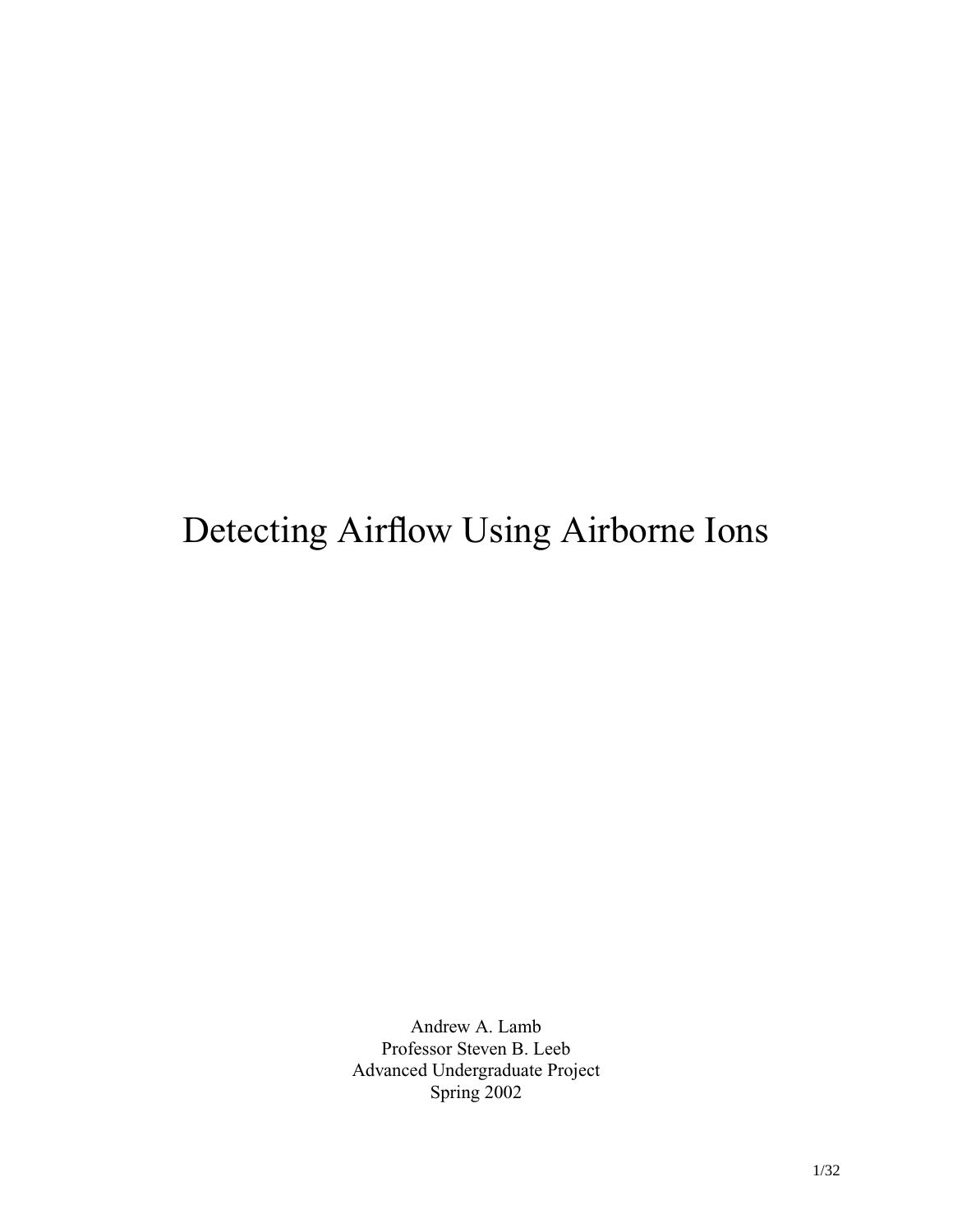# **Acknowledgements**

This thesis was supported by generous grants from the Grainger Foundation and Mr. Ron Koo. Valuable equipment was made available by grants from Hewlett-Packard and Tektronix.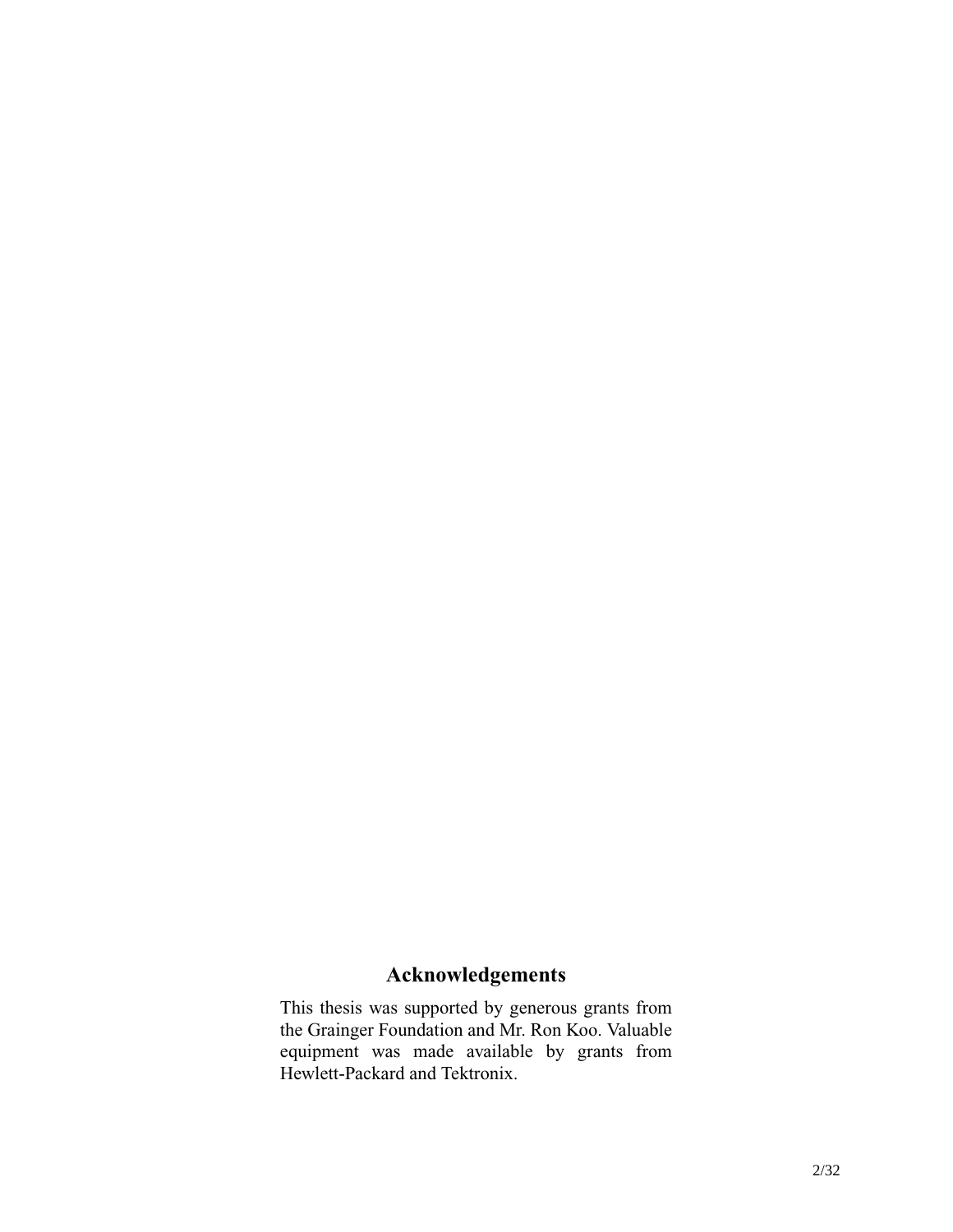# **Introduction**

In the design of large buildings, careful attention must be paid to how air moves throughout the interior spaces. In order to prevent stagnant air and to provide sufficient heating and cooling, air must flow to all areas of the buildings. One way to make sure that a building has sufficient air flow is to simply put in more capacity than necessary and then turn the fans on high. Turning the HVAC fans on blast is not a good solution for at least two reasons. First, it is harder to control the indoor temperature, and second it is wastes a lot of energy.

It is very hard to engineer efficient systems without having a quantitative way to measure their performance. Airflow in buildings is currently measured using a tracer gas. Suppose that we want to measure the airflow in an office such as the one shown in figure 1. There is a single duct that supplies air in the lower right corner (X in the diagram) and we are interested in how much air gets from the duct to various offices (\* in the diagram).



Figure 1: Schematic representation of an airflow measuring problem in an office building

Conventional airflow measurement systems consist of two parts. The first is a device which releases a tracer gas (typically Silicon HexaFloride,  $\text{SiF}_6$ ) at a known rate. Chemical detectors are placed in the airflow locations of interest, and then the tracer gas is released. After a predetermined amount of time, the level of the gas at the chemical detectors is read. Figure 2 schematically illustrates how a tracer gas system works. The O represents the source of the gas and the \*'s represent the locations where the chemical detectors are placed.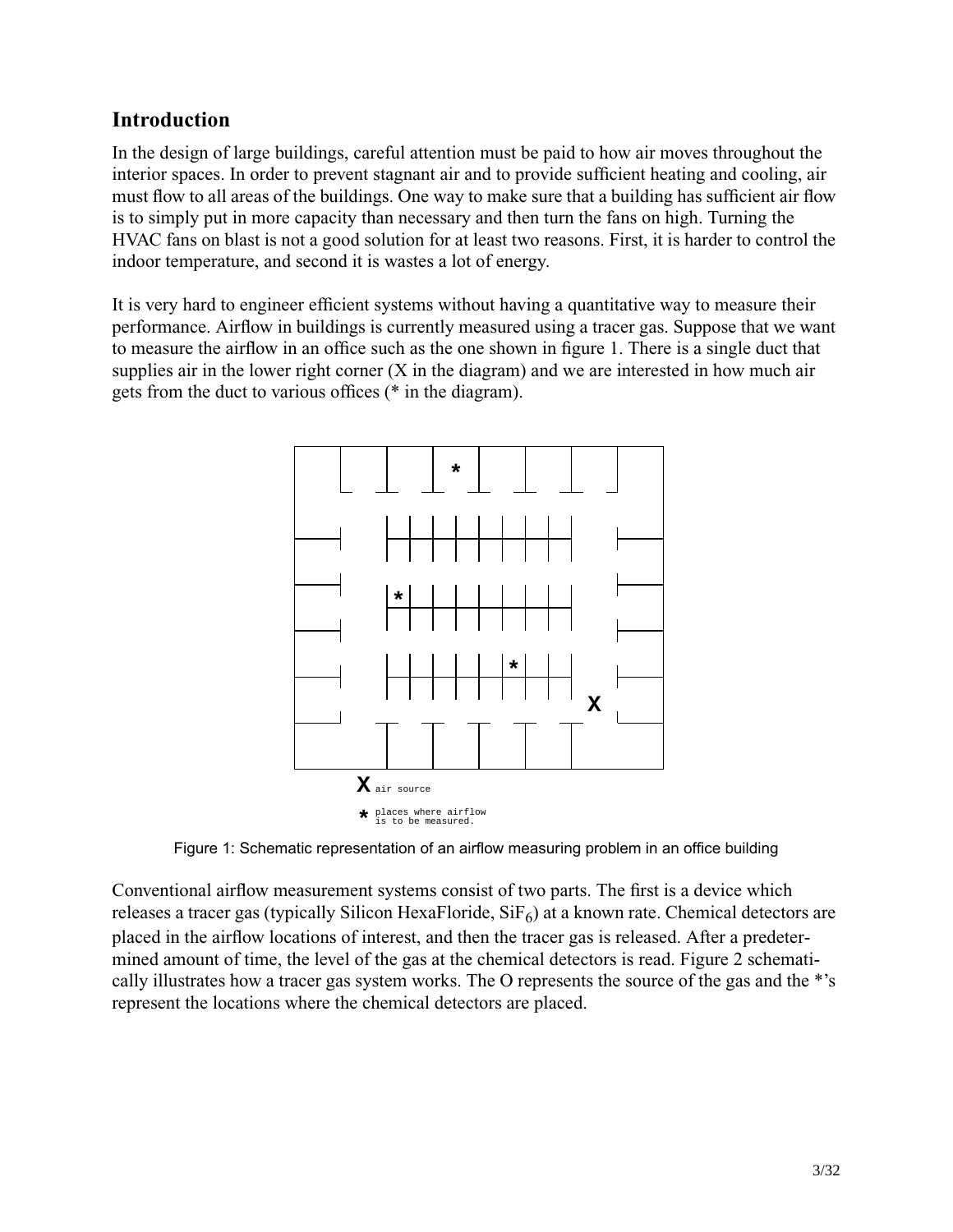

Figure 2: Airflow measurement using a trace gas detector

Using tracer gas has two drawbacks. First, it is very expensive because of the exotic equipment and setup labor that are necessary. Additionally, measuring airflow with a tracer gas only gives you data about the airflow at one particular time on one particular day. Day to day airflow when the office is actually occupied must be guessed at.

We envision a system that will replace the expensive  $\text{SiF}_6$  gas with free airborne ions and replace the expensive chemical sensors with cheap electronics. In our system, one would plug in cheap ion generators at various places around the office. These ion generators would have the same size and shape as the "wall wort" power supplies used for many consumer electronics such as answering machines and Dustbusters. Similarly, there would be "wall-wort" sized receivers that were capable of detecting the ions that were released from the ion generators.

Both the transmitters and the receivers would communicate via a power line modem to a central command unit which would coordinate their various actions. Figure 3 shows how such a system might work. The central command unit would instruct one of the transmitters to turn on (such as i). Then it would gather information from the various receivers (marked with \*) on how many ions were being detected. The central command unit could also turn on other transmitters (i' and i'') and again ask what the receivers were detecting. Using this information, the central command unit could then extrapolate the airflow. This process could be repeated without human intervention, and the system could collect data on airflow over time. The airflow information could be used to fine tune the ventilation system of the building.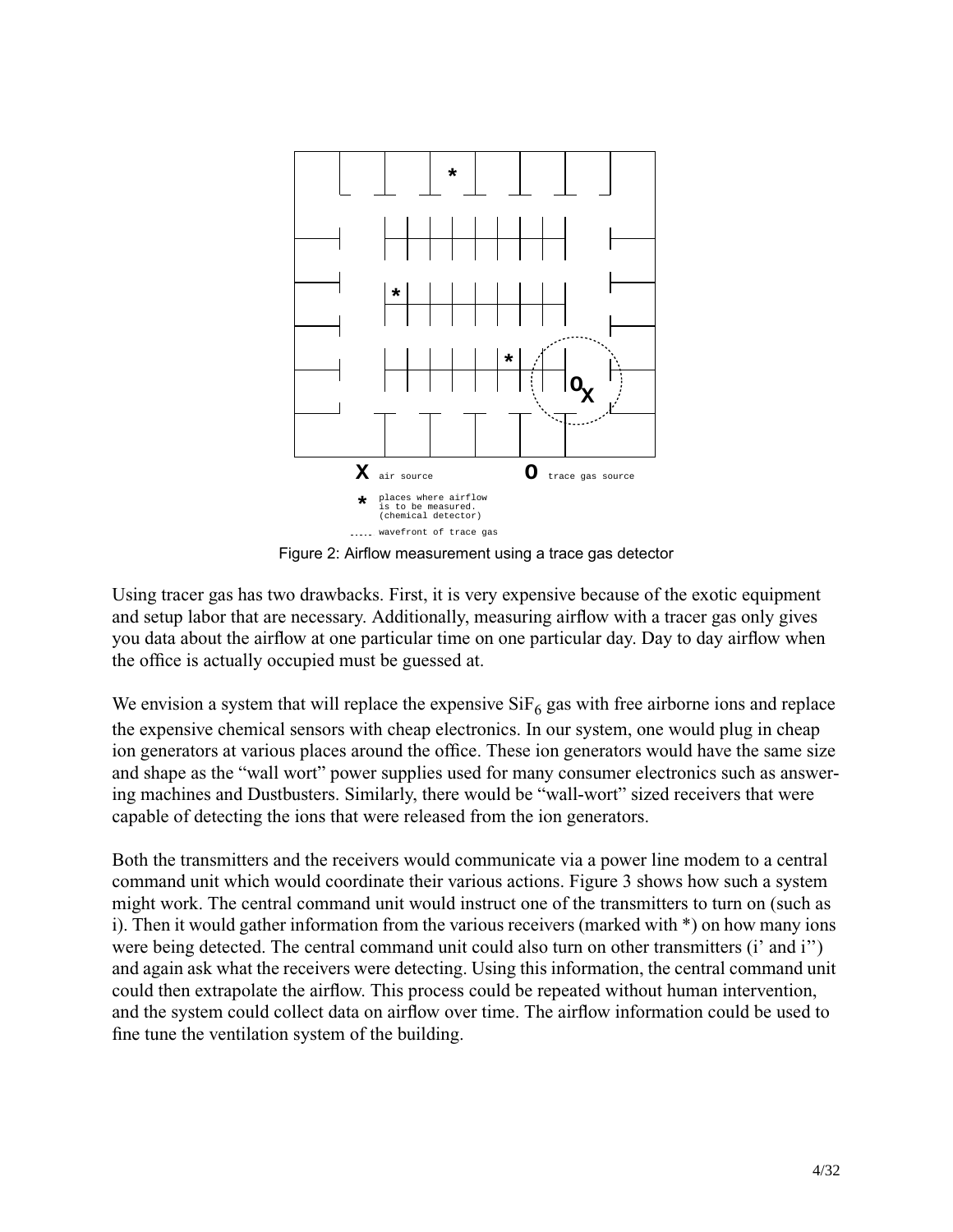

Figure 3: Airflow measurements using ions

Of course, the hard part of this system is making the transmitter and receiver packages that plug into the wall. It was not at all clear at the beginning of the project that it was even feasible to measure airflow using ions in the first place, let alone construct a system based on this concept. The purpose of this Advanced Undergraduate Project (AUP) is to determine if such a system could be built.

# **Background**

# **Making Ions**

Ions are atoms or molecules which have either gained or lost electrons. Ions are continuously created in the air by the collision of two molecules. The energy of the impact causes a electron transfer from one molecule to the other, leaving one with a positive charge, and one with a negative charge. However, at room temperature air molecules do not move very fast, and most ionizing collisions are followed immediately by the donated electron returning to its donor molecule, in a process called reassociation. Figure 4 shows a **very** schematic representation of ionization and figure 5 shows a schematic version of reassociation.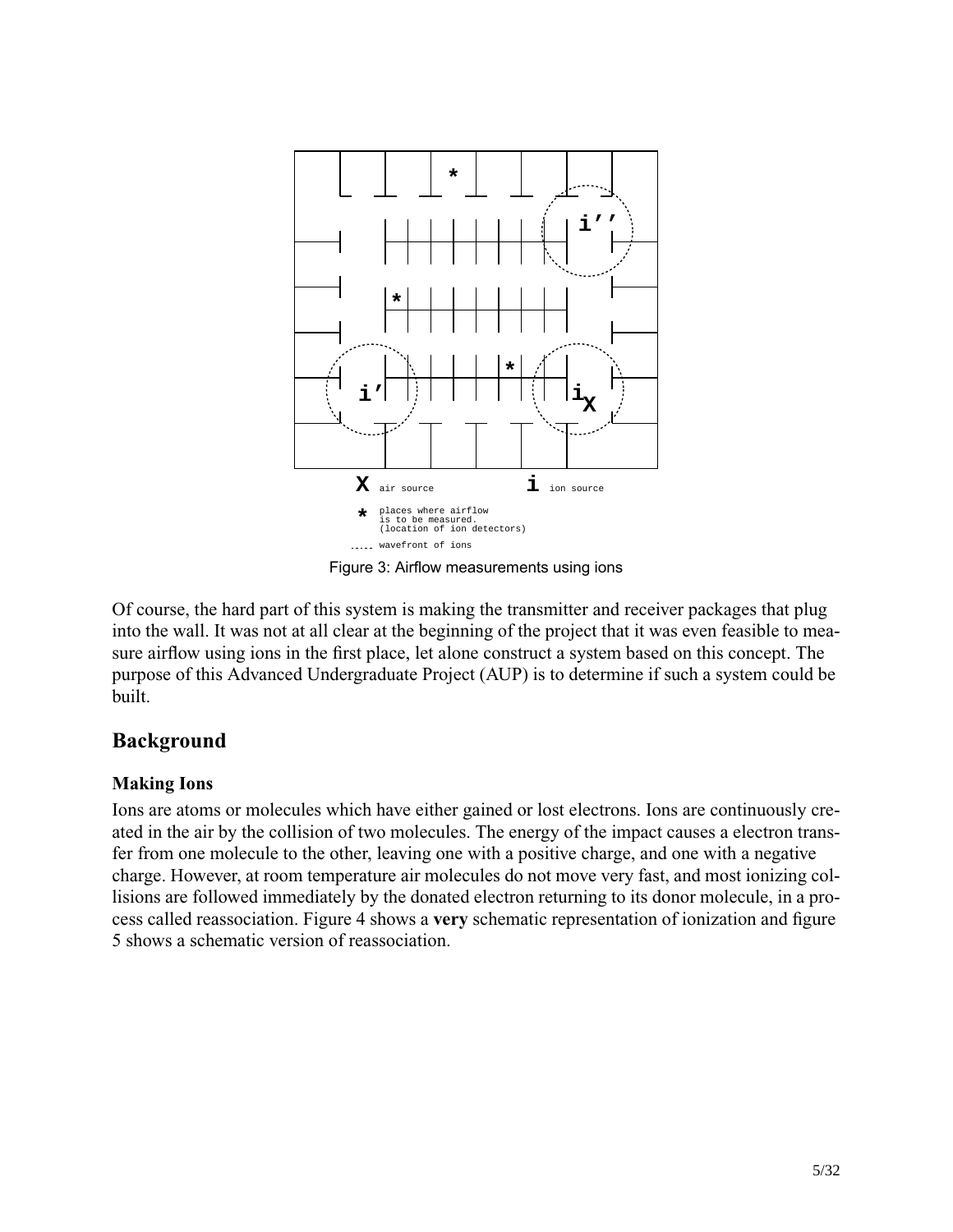

Figure 4: Ion formation as a result of a molecular collision.



Figure 5: Ionic reassociation

In the presence of a large electric field, ions are less likely to reassociate immediately. Most molecules in the air have a net electric charge of zero, and hence are not appreciably affected by the introduction of an electric field. However, when two molecules become ions, they become charged particles, and since the ions have opposite net charges, the electric field will push one and pull the other. Figure 5 schematically illustrates this process. Because the ions are strongly induced to move in opposite directions by the field, they are much less likely to reassociate with their partner immediately. Therefore, by creating a large electric field we can induce increased formation of ions.



Figure 6: Ions forming in an electric field.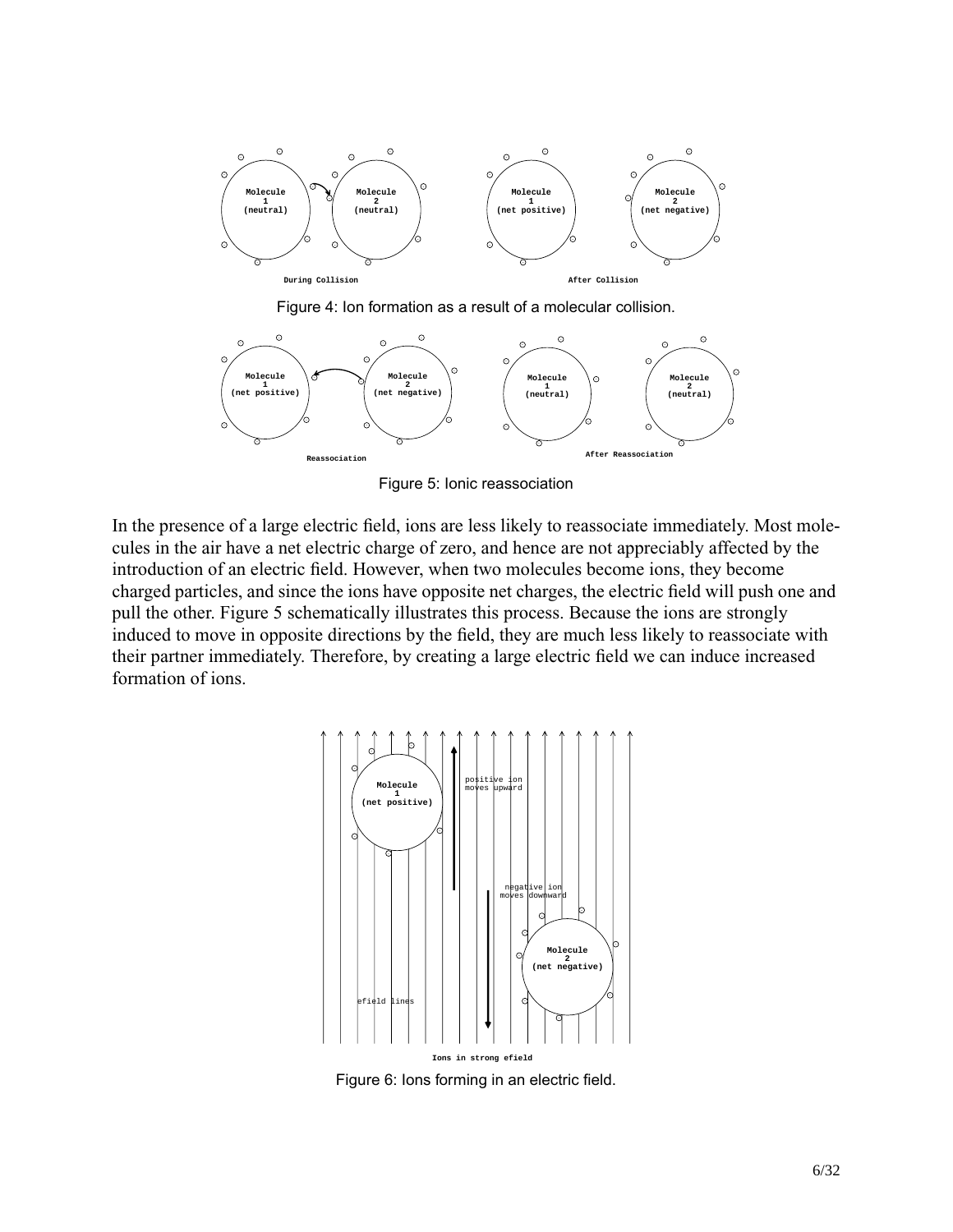Ions are typically more reactive than other molecules in the air because they are not electrically balanced. Ions in the air are especially reactive with organic compounds, and several commercial products make use them such as electronic air purifiers and deodorizers. Many unpleasant odor causing molecules are organic in nature, so the ions chemically react with the odor causing molecules forming non-odorous compounds.

However, ions are harmful in high concentrations. They not only react with odor causing molecules, they also easily react with other organic materials such as human body tissue. For this reason, most commercial products that use ions are designed to keep ions within their housings.

# **Making Ions Practically**

To generate ions, a large electric field is necessary as described above. To generate a large field, we can use a sharply pointed metal object (nail) held at a high potential. A sharp tip forms a very large electric field, which means that many ions are created at the tip. Figure 7 shows the field lines at a sharp point. The closer electric field lines are together, the larger the field that is created. The highest field occurs right at the tip of the nail, as outlined in the figure.



Figure 7: High field potential generated by a high voltage on a sharp point (e.g. nail)

In the presence of a large electric field, molecules in the air such as water disassociate on their own, and they are separated by the field. For instance, hydrogen (H) have their electrons stripped from them and Hydroxyl (OH) end up with an extra electron. (e.g.  $H_2O \rightarrow H^+$  and OH<sup>-</sup>).

# **Transmitter Design**

# **Introduction**

Knowing the basics of ion formation in the presence of an electric field, we needed to design an ion generator capable of generating sufficient ions to measure. Instead of trying to start from scratch, we opted to modify a commercial kit.

Electronic enthusiast "Ion Generator" kits can be purchased for around sixty dollars, and the IG7 kit from Ramsey Electronics was selected as the core of our generator. In its recommended configuration (figure 8), the IG7 has several nails which are each very close to a grounded copper tube. The nails are held at high negative voltage (around -7500 volts) by a monolithic high voltage transformer which produces quite a few ions.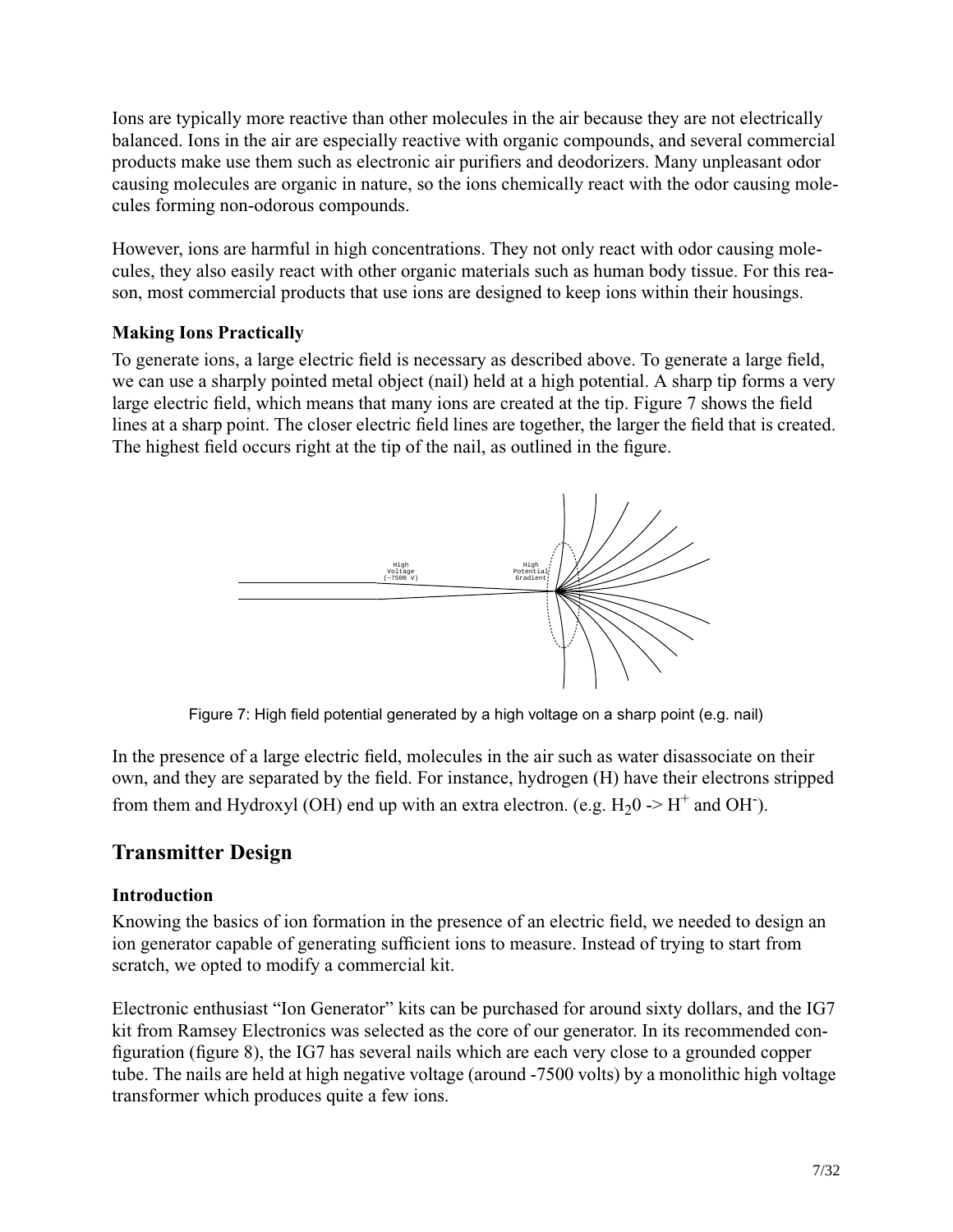Negative 7500 volts means that positive ions are attracted towards the negative nails and negative ions are repelled away from the nails. As the IG7 manual notes, the negative ions are also attracted to the grounded copper tubes, and so very few ions actually leave the IG7's immediate area. The copper tubes are attractive targets for the negative ions because the tubes (via ground) provide a destination to dump excess electrons. As the ions flow towards the tube, they hit other molecules in the air, and so much bumping occurs that there is a noticeable "wind" that flows out of the copper tubes. A lovely blue corona discharge is also visible at the tip of each nail as the molecules are being ripped apart.



Figure 8: Initial ion generator kit configuration

### **Modifications to IG7**

.

To measure airflow we need something to measure. Since most of the ions generated by the IG7 end up reassociating (by design) there are few left to measure airflow with. We wanted the transmitter to generate the largest number of ions possible so that we had the greatest number of ions to measure airflow with. We found that the IG7 generated fewer ions with more nails, so we modified the IG7 so that there was only a single nail (figure 9).



Figure 9: Modified ion generator kit configuration -- a single nail held at -7500 volts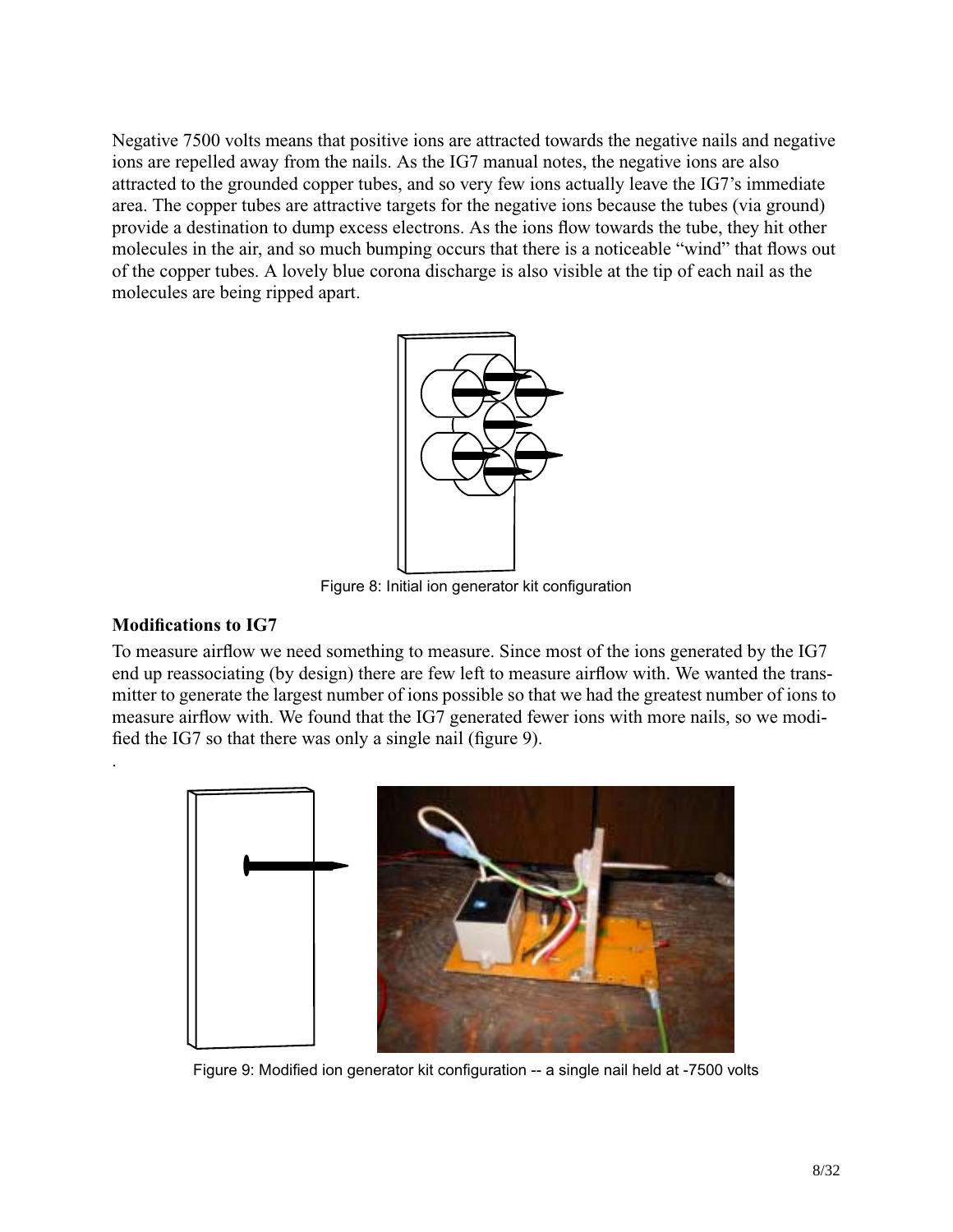### **Adding Wind with a DC Fan**

Since we were interested in how ionic current varied as a function of air flow, we also needed some way to vary the airflow. To control the airflow, we set up a DC fan directly behind the transmitter. Controlling the speed of a DC fan speed is very easy -- its speed is a linear function of the applied voltage. To ensure that any differences that we measured with our receiver were really due to airflow (and not to some phenomenon induced by powering the fan) we could change the fan's direction. By blowing air over the transmitter towards the receiver (figure 10.A) we hoped we would see a difference at the receiver. By rotating the fan ninety degrees, we could keep the fan powered in the same general area and not affect (by much) the air flowing from the transmitter and the receiver (figure 10.B). Finally, by aiming the fan perpendicular to the airflow that we hoped to measure (figure 10.C), we could blow ions away from the receiver, decreasing airflow.



Figure 10: Controlling local airflow and controlling for any induced fields

#### **System Overview**

We hoped that the ions will flow from the transmitter to our detector. A flow of ions is a flow of charged particles, and a flow of charged particles is a current which we could measure. To reduce noise, the transmitter was pulsed at a given rate and we looked for that pulse with the receiver.

The IG7 kit was originally powered by a 12 DC power supply. To pulse the IG7, we simply hooked the original kit to a pulsed power supply of our own design. The block diagram in figure 11 shows the overall structure of the transmitter. A function generator is used to create pulses which drive a push-pull stage. The push-pull stage actually powers the high voltage transformer on the IG7, which drives the nail up to -7500 volts.



Figure 11: Transmitter system block diagram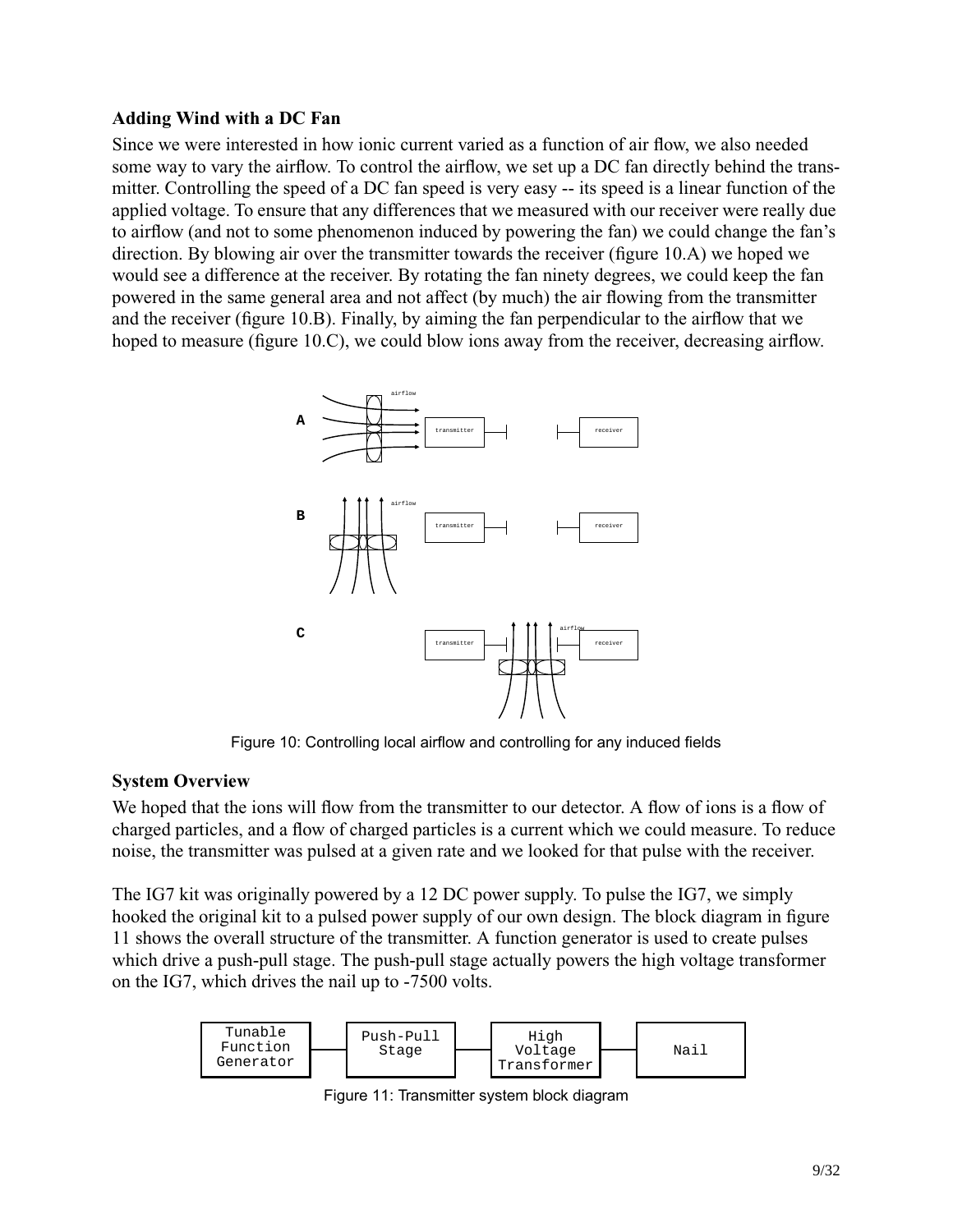#### **Function generator**

To generate a square wave with controllable frequency to drive the nail, a monolithic function generator chip (the IR2204) was selected. By choosing appropriate resistor and capacitor values the period of the square wave output can be controlled. The equation that governs the frequency of the square wave is the standard RC circuit time constant:

$$
\frac{1}{RC} = f
$$

The target frequency range is on the order of 0.1 to 1 hertz. Therefore, we chose a 100 microfarad capacitor and a 100 kilo-ohm potentiometer to allow the transmitter frequency to be set in the desired range. Figure 12 shows how the chip was wired.



Figure 12: Function generator circuit diagram

# **Push-Pull Stage**

Even though the high voltage transformer that powers up the nail does not draw a huge amount of power, it does require more power than the output of the function generator can provide. Therefore, the output of the function generator was connected to the transformer via a push-pull stage. A push-pull stage consists of two MOSFETs capable of driving the transformer. Figure 13 shows the setup of the push-pull stage that is used to drive a circuit load (In our setup, the load is the high voltage transformer).



Figure 13: Simple push pull stage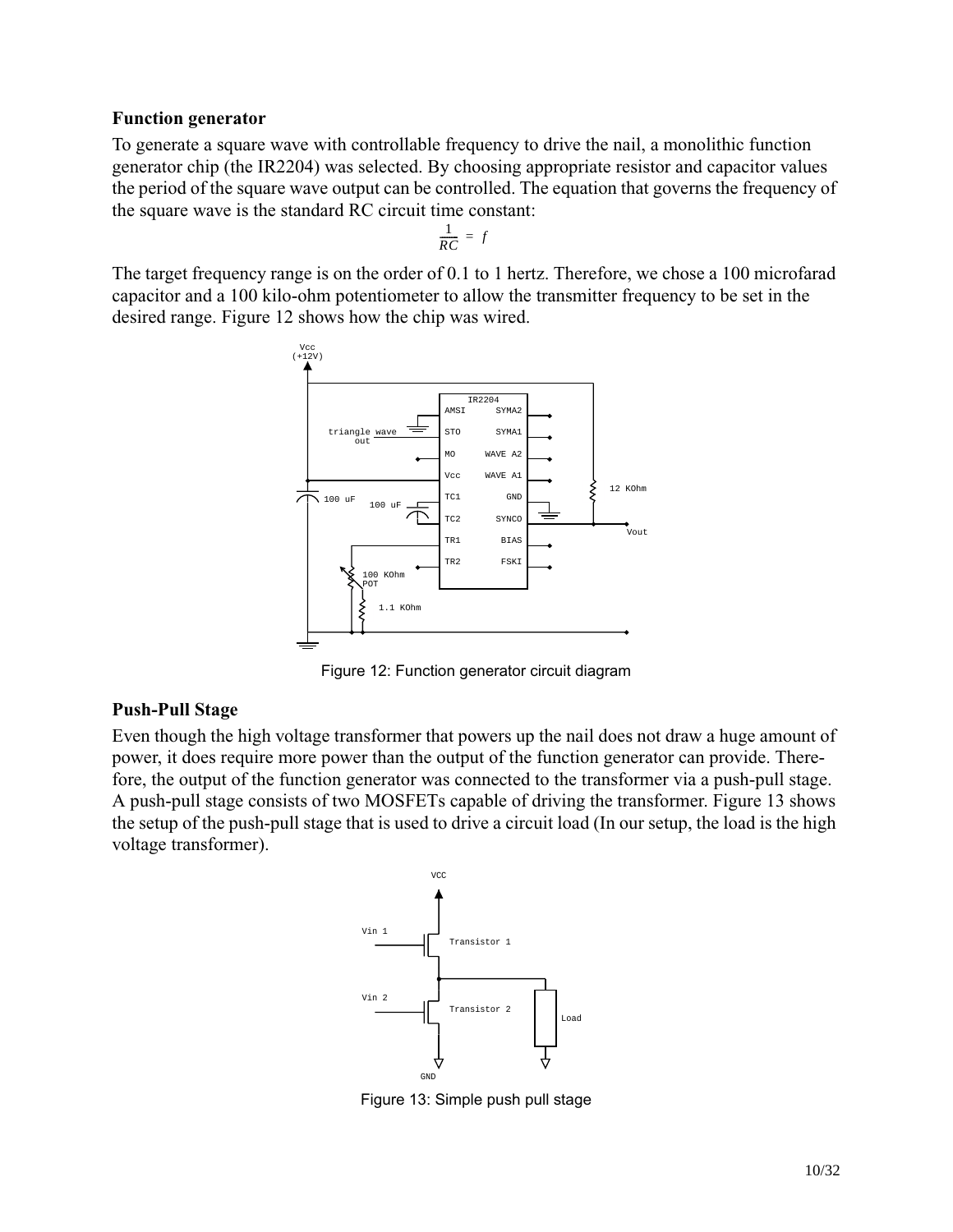The two MOSFETs in a push-pull stage are used as switches. Each MOSFET (transistor) has a gate (left), a drain (top), and a source (bottom). By placing sufficient voltage on the gate, the drain and the source are electrically connected and the switch is "closed." Removing the voltage from the gate disconnects the drain and the source. When transistor 1 is turned on (by putting voltage Vin 1 on its gate), transistor two is turned off (by putting  $\sim$  zero volts Vin 2 on its gate). This connects the supply (VCC) to the load through transistor 1, which allows the load to happily draw power from the source to do whatever it is that it does. When transistor 1 is turned on, the transformer is powered up and it brings the nail to -7500 volts.

Similarly, when transistor 1 is turned off, transistor 2 is turned on and both terminals of the load are grounded turning it off. The astute reader might wonder why you can't simply disconnect the load from the power supply -- isn't connecting it to ground redundant? The short answer is no. The longer answer is that the load might have some inductance or capacitance, and so even though you "disconnect" it from the supply, it could still have energy stored in it that needs to be safely discharged.

Therefore, we implemented a push-pull stage to drive the high voltage transformer on our generator. The only tricky part of using a push-pull stage is that when transistor 1 is on transistor 2 must be off, and when transistor 2 is on transistor 1 must be off. If both transistors were on at the same time, the power supply would be connected directly to ground via the two transistors. Connecting the power supply to the ground is a swell way to make toast. Similarly, turning off both transistors at the same time doesn't allow the load to safely discharge any stored energy.



Figure 14: Timing diagram of the signals to run a push pull signal.

We only have one signal from the function generator chip with which to drive one of the transistors. We need the inverse of the signal to drive the second transistor. Figure 14 shows how the two transistors must be controlled to safely turn the transformer on and off. As is often the case in electronics, there was a monolithic IC that performs exactly this task. The IR2104 diametrically drives two transistors in a push-pull configuration. The full circuit schematic for push-pull stage in our transmitter is shown in figure 15.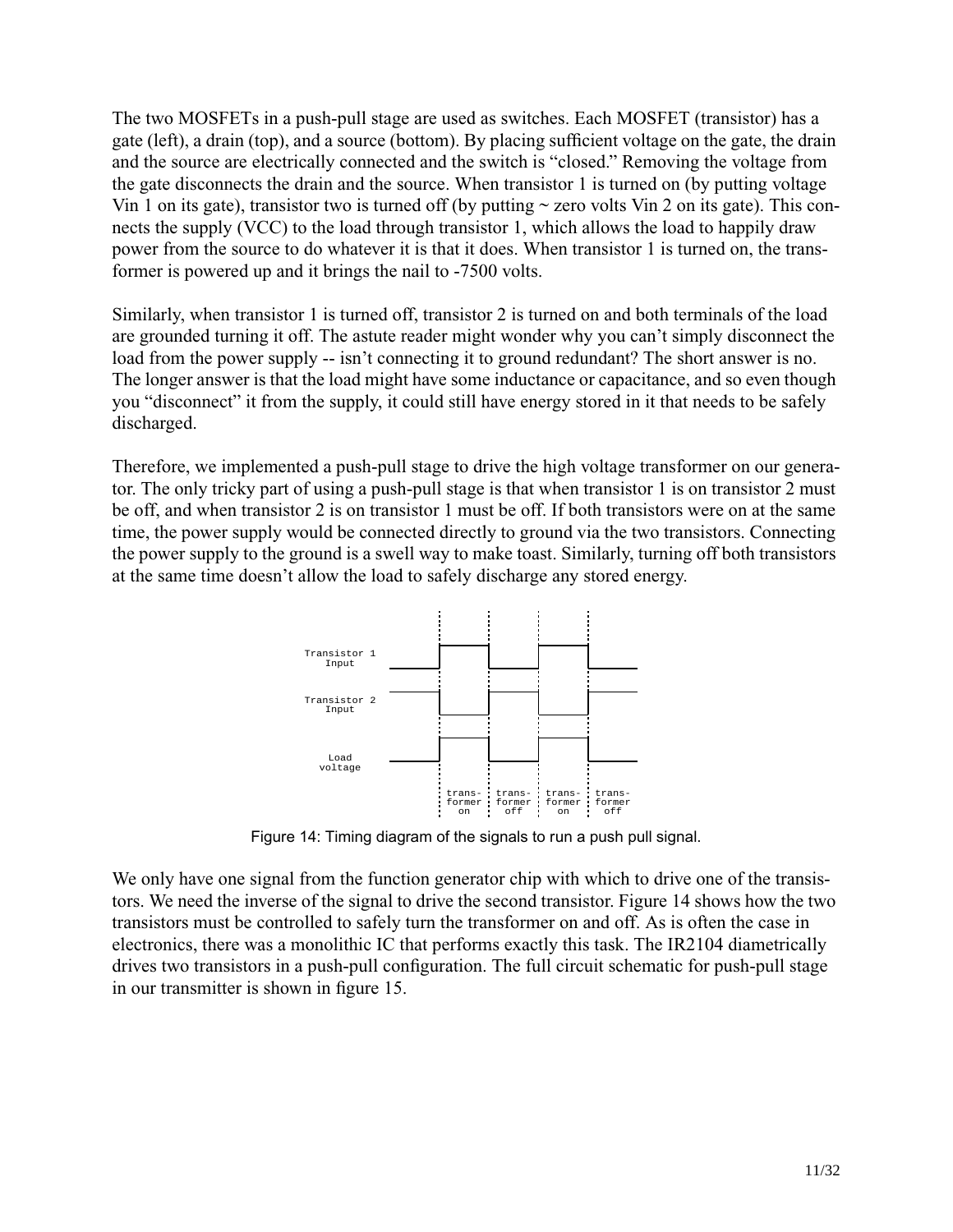

Figure 15: Wiring diagram of push-pull stage

#### **Generating Positive Ions**

The transformer in the IG7 kit has a transformer which generates very large negative voltages, which in turn creates negative ions. Positive ions probably have different properties than negative ones, so they might be better airflow detectors. We tried to generate positive ions by modifying the IG7 to produce a large **positive** voltage on the nail. Figure 16 illustrates our modification to the kit: we just swapped the high voltage wires coming from the transformer. However, when the wires were swapped, no voltage at all was produced that we could detect. We assumed that nothing happened because the transformer did not like being wired up backwards. Since it is literally a black box, we don't know what its internal connections look like, and so there could be some electrical reason that nothing happens. Therefore, we don't know what the properties of positive ions are, and this is an area that deserves further study.



Figure 16: (Unsuccessful) modification to the IG7 for positive ion generation.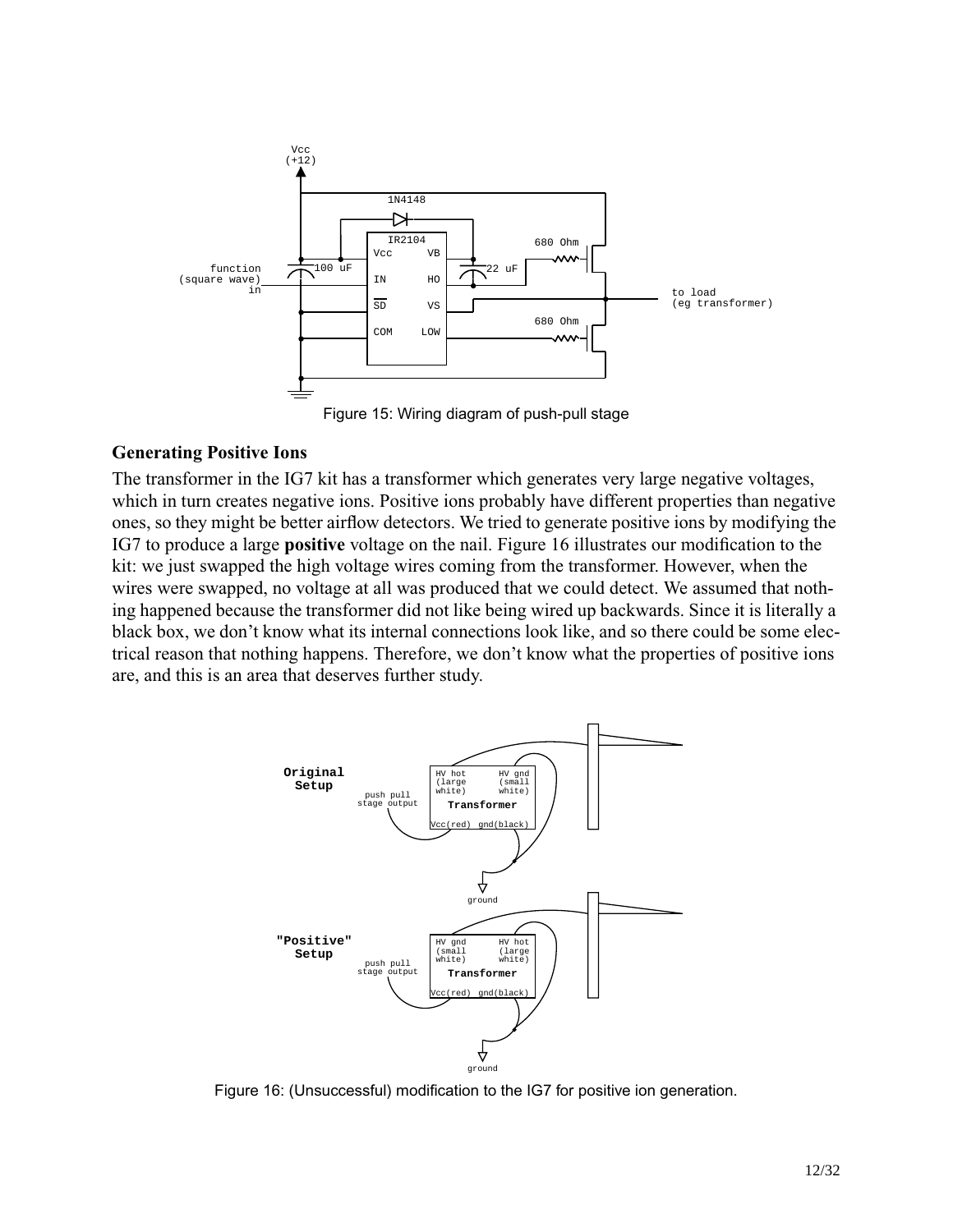# **Receiver Design**

# **Initial Receiver**

The whole point of this project was to test the feasibility of detecting airflow using ions. Our initial receiver design was very simple because it didn't make sense to spend a long time making a clever detector circuit to detect something that a higher power says can not be detected. Initially, we just turned on the ion generator (no pulsing) and tried to detect some small current into our receiver. We used the modified integrator shown in Figure 17.



Figure 17: Initial receiver schematic and wiring diagram

# **Common Ground, System Ground (and Why They Are Different)**

Early on we thought about how to provide an electrical path from the transmitter to the receiver. In order to induce an ionic current, we needed ions to flow from the transmitter to the receiver, and thus we had to provide a path for the extra electrons to return to the transmitter. The easiest way to provide a path is to simply connect the grounds of the transmitter and the receiver together.

If we connected both the transmitter and the receiver to earth ground, everything connected to the earth (which includes nearly all large metal objects in a building) becomes an easy path for electrons to return to the transmitter. It is far easier for the ions to go to the earth via a gigantic grounded metal bookcase than to flow through the air, and then force themselves through our detection circuitry.

However, the system that we have in mind consists of autonomous units plugged into various electric outlets in a building. The beauty of the envisioned system is that it is non-intrusive, so you **don't** have to run wires all over the place. You just plug transmitters and receivers in the wall outlets in various places in the building, and the central control unit takes care of the rest. Since we need an incentive for the ions to travel from transmitter to receivers, we need an electrical path between them as described above. Modern electrical outlets have a common ground wire, and so a common wire is provided to us. However, that common wire is also hooked to the earth which causes the problems described above. The astute reader might suggest that we do something insanely dangerous like using the "hot" wire of the electrical service for our common wire. While this is possible in theory, getting the UL to list a device like that would be rather difficult.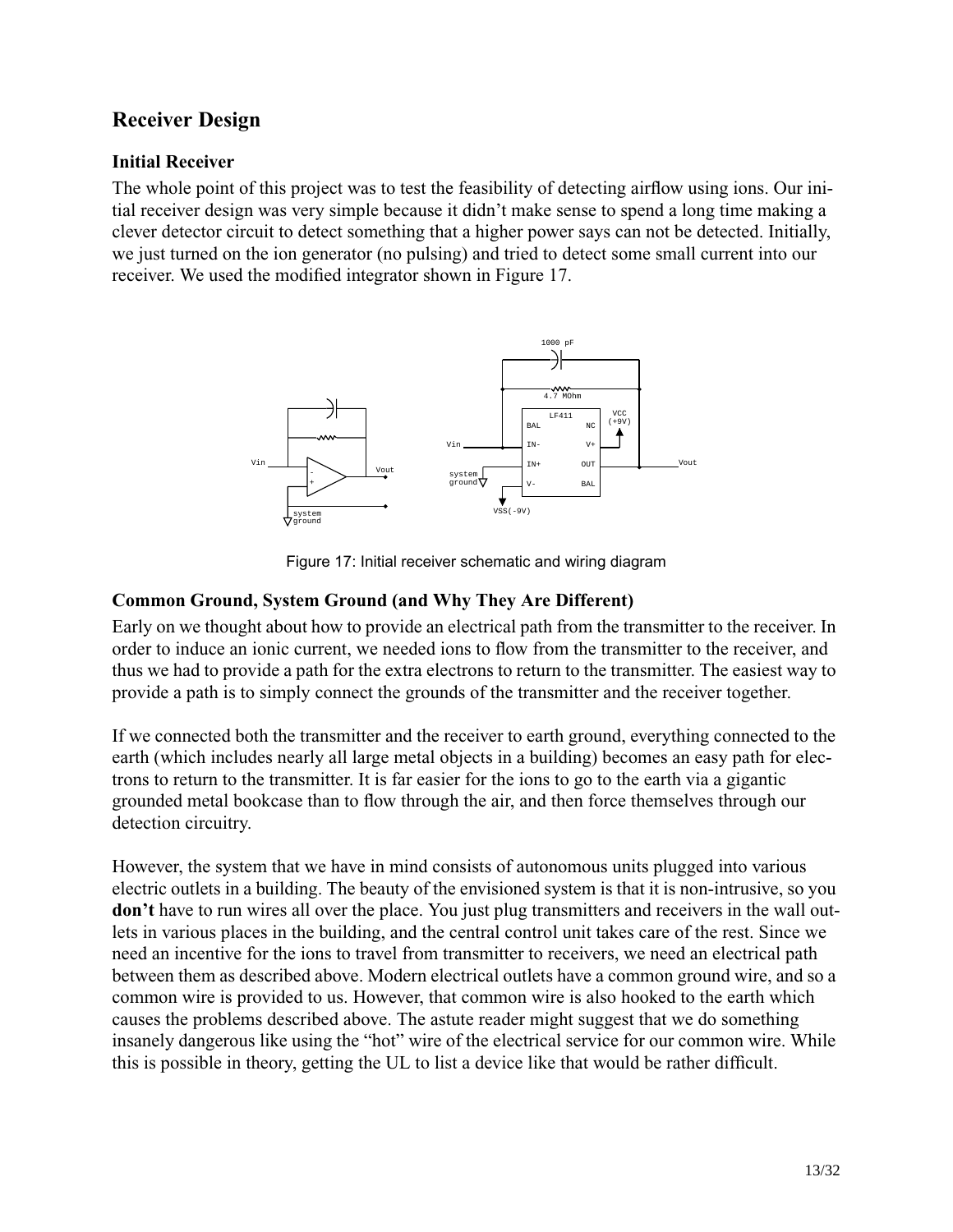To determine how what effect grounding both systems caused, we set up the test shown in figure 18. We thought that we might be able to partially offset the adverse effects of connecting both the transmitter and the receiver to the earth by connecting to the earth with something other than a wire (such as a resistor or a capacitor).



Figure 18: Set up to determine how various connections affected received signal

#### **Differential Probe**

One thing that is not obvious about using an oscilloscope to measure voltages is that the ground pin of an oscilloscope probe is actually connected to earth ground. This is a bad thing if you hoping to measure something when it is not connected to the earth because by simply hooking up the scope probe you actually earth ground the system. To make our measurements we used a fancy device called a differential probe which measures the potential difference between two points, not between a point and the ground. The particular differential probe that we used (a Tektronics ADA400A) can also amplify the signal before it reaches the oscilloscope.

Using our initial receiver, we could measure voltage changes that correlated to airflow (see results section for the initial receiver). However, one day we noticed that we could still detect the flow even when our detector circuit had been powered down. At first we attributed this anomaly to some sort of capacitively stored energy that was still powering our circuit. However, even after being off for a day, we were still able to measure a response without powering up the receiver. We (finally) concluded that we had really been measuring ions with the differential probe and not our simple detector circuit.

The differential probe (as other scope probes) is designed to measure voltages without drawing much current. This is exactly the property that we wanted for measuring ionic flows. The differential probe probably contains some fancy instrumentation amplifier to detect voltage while consuming a neglible amount of current. To test the hypothesis that we were measuring the ions with the differential probe, we tried hooking up the differential probe directly to our copper sheet as shown in figure 19.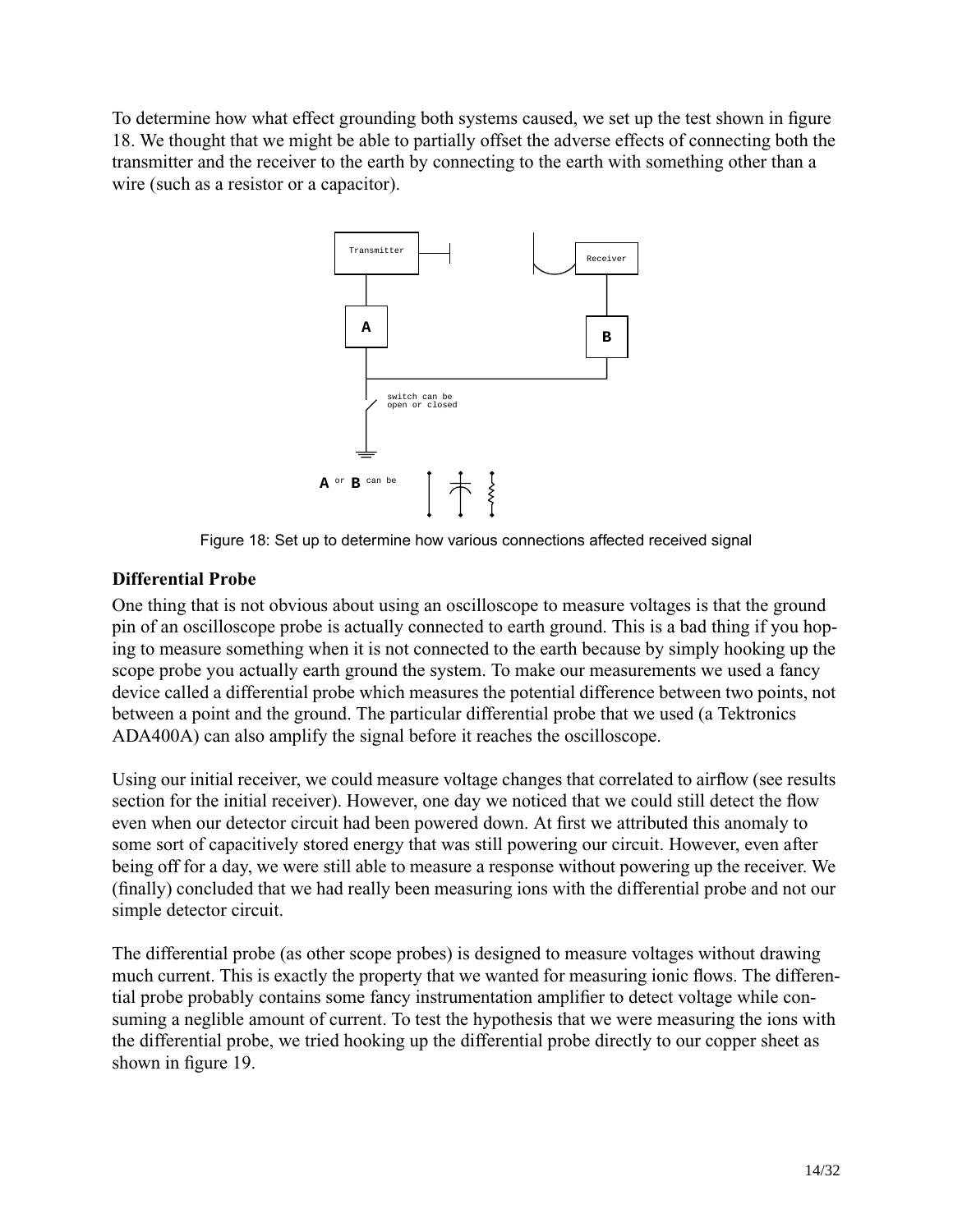

Figure 19: System schematic for measuring with only differential probe

# **Increasing Local Airflow (or Using an Ion Hoover)**

In our quest to eek out the maximum possible signal from our detector, we also tried mechanical tricks to increase the number of detected ions. We thought that by increasing the amount of air that was moving over our detector's copper sheet antenna we could increase the ionic current through our detector circuitry and measure a larger signal. Figure 20 shows a schematic of the device that we made to test this idea.



Figure 20: Ion hoover schematic (top) and pictures (bottom)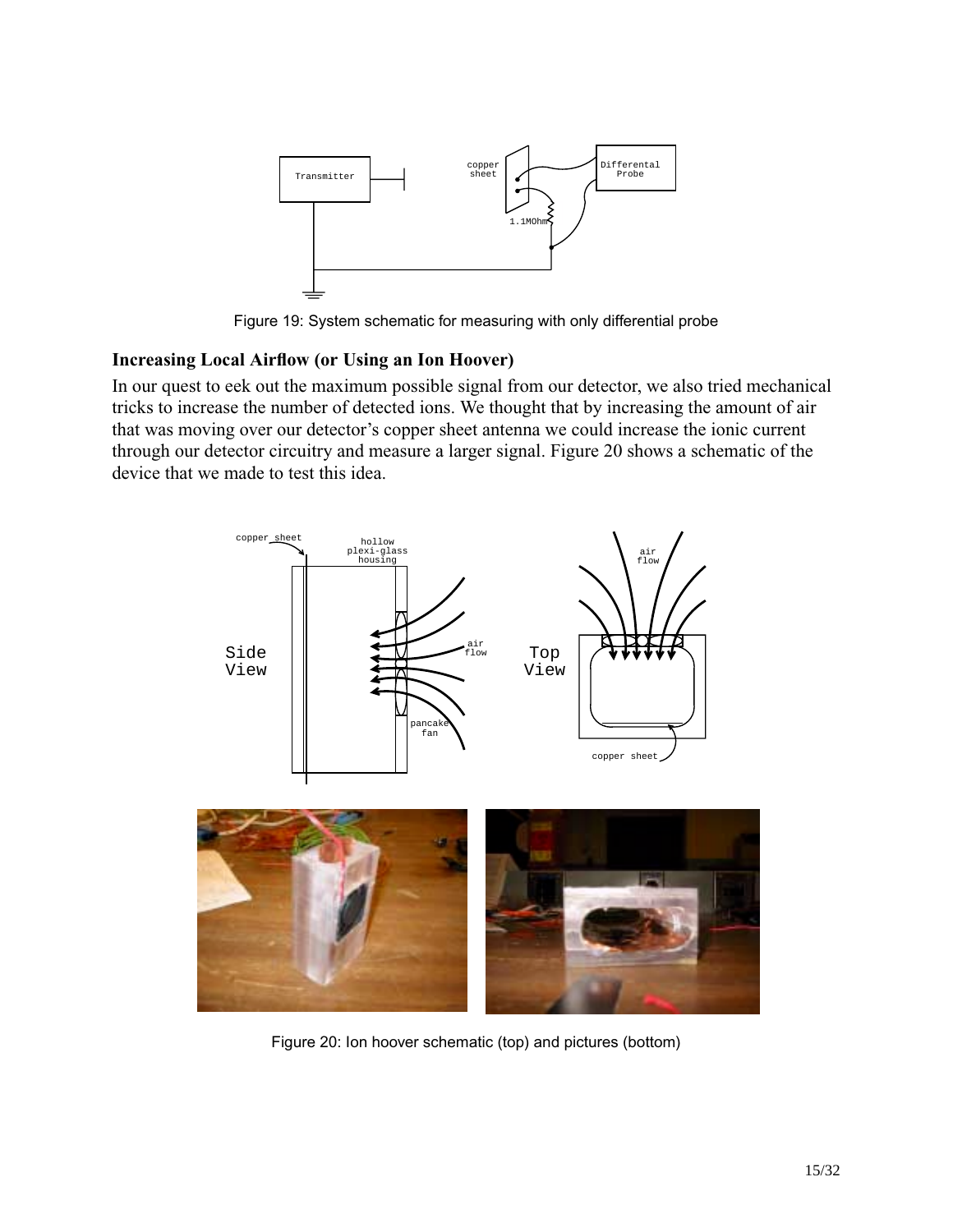Our ion hoover was a hollow box made out of plexi-glass that is open at both ends with our copper sheet on the inside. A small "pancake" fan was installed in the side of the box to suck air in the side past the copper sheet and then out the ends of the box.

Unfortunately, the ion hoover idea did not seem to work -- it actually decreased the signal that we detected. The decrease could have been from any of a number of causes, such as increasing the turbulence of air around the detector, strange interactions between the plexi-glass and the ions, ions being attracted to the (grounded) metal in the fan, or the copper sheet being differently shaped than the one used in our other experiments. For our purposes it didn't really matter -- the ion hoover didn't increase received signal, so the idea was abandoned.

#### **Receiver Mark II -- Overview**

The peak to peak voltage measurements that were made using the initial receiver validated building a more sophisticated one. Making measurements of "peak to peak voltage" is a technical way of saying that the signals were measured by hand on an oscilloscope. Someone can't be sitting around measuring responses by hand in an automated system. To address this concern, a receiver was designed that would output a DC voltage level proportional to the number of ions that are being received. The block diagram of the new receiver is show in figure 21.



Figure 21: Receiver block diagram

First, ions hit the copper sheet on the left producing a voltage. Since there are very few (relatively speaking) ions, the signal from the copper sheet is very small. Therefore we amplify the signal by a large amount (on the order of  $10^2$ - $10^4$ ). However, our copper sheet is also an excellent detector of 60hertz power line noise, which limits the amount we can gain our input signal. To remove the unwanted noise, we put the signal through a bandpass filter centered at the transmission frequency of interest. Since we want a DC level at the output, and our bandpass filter also removed any DC component of our signal, then the signal is rectified and low passed. Figure 22 shows a stylized version of a signal as it passes through the various parts of our receiver.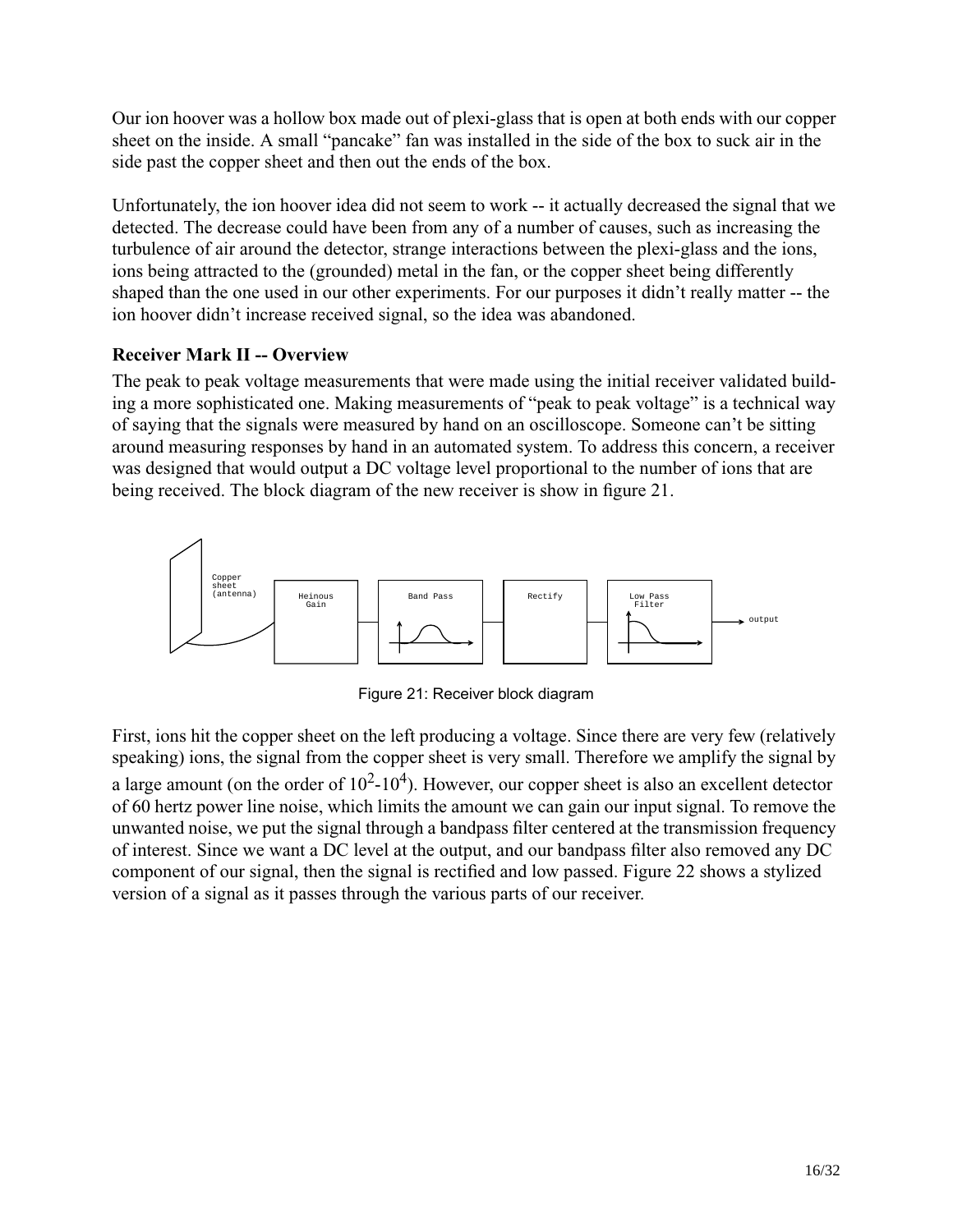

Figure 22: Schematic representation of a signal as it goes through our receiver.

# **Gain Stage (Model A)**

The initial gain stage is responsible for detecting the very (very) small voltage on the copper plate and amplifying it for the rest of the receiver to work with. For this task we initially used a single op-amp as a standard non-inverting amplifier as shown in figure 23. The gain of the amplifier is given by the following equation:

$$
V_{out}=\bigg(\frac{R_2}{R_1}+1\bigg)V_{in}
$$

By using a 100 kilo-Ohm variable resistor (potentiometer) for  $R_2$  and a 100 Ohm resistor for  $R_1$ , the initial stage's gain can be set between  $\sim$ 1 and  $\sim$ 100.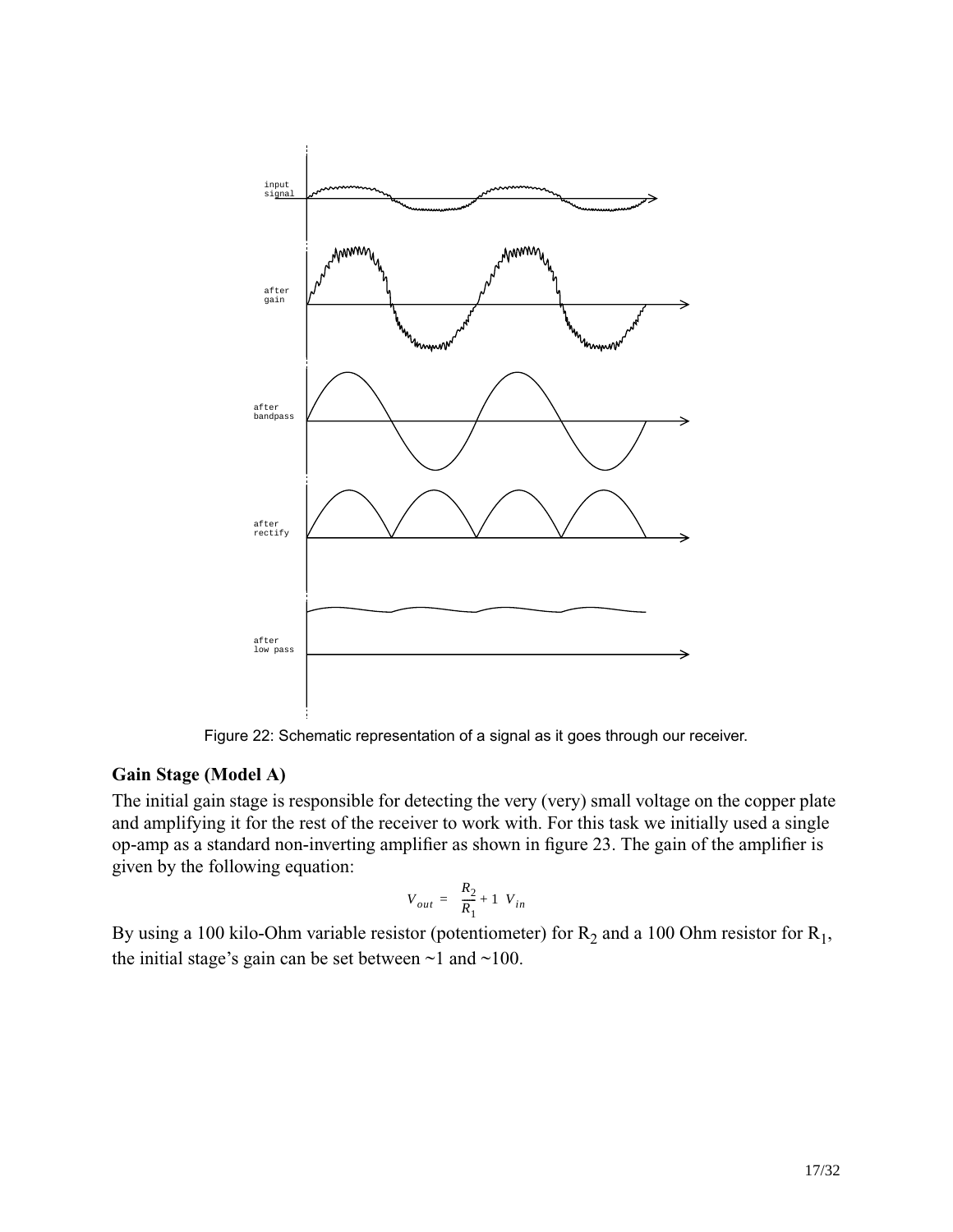

Figure 23: Heinous gain block diagram and wiring layout

Ideally, as ions hit our copper plate, they raise the electric potential and that potential change is what we use to detect air flow. Because there are so few ions flowing onto the plate, we have to take care that we do not consume them to bias our circuitry. Ideally, op-amps do not consume any current on either input. In reality, op-amps require a non zero "input bias current," so we chose an op-amp that has a low input bias current, the TL082, for the initial gain block.

The other feature that we needed the op-amp to have was low noise. As we are trying to measure a ridiculously small signal to start with, if the op-amp added a lot of noise our chances of differentiating between the signal and the noise would be very small

#### **Input Bias Currents (or, Why the Initial Gain Stage Didn't Work)**

When the input stage was first powered, it immediately railed negative. Perplexed, we turned on our transmitter to see what was happening. To our surprise, when the transmitter was on (and sending negative ions to the receiver plate) the output of the gain stage actually became **less** negative. As negative charge was flowing from the transmitter to the receiver, we expected the copper sheet to become **more** negative. Since the output was already pinned negative, we expected the output to remain pinned negative, which it did not.

The output was railing negative because the input was railing negative. Now, why would the input rail negative when the transmitter was off? The answer lies in the fact that even though we chose an op-amp with a small input bias current, it was still drawing too much. Figure 24 illustrates what was happening. Initially, the copper plate was at zero volts, very happy and content. Then the op-amp was turned on and started drawing current into its input. The copper sheet was forced to source as much positive current as it could, which decreases the sheet's voltage. Eventually the sheet's voltage has been decreased to the negative rail voltage (the most negative voltage in the op-amp) which causes the output to rail negative as well.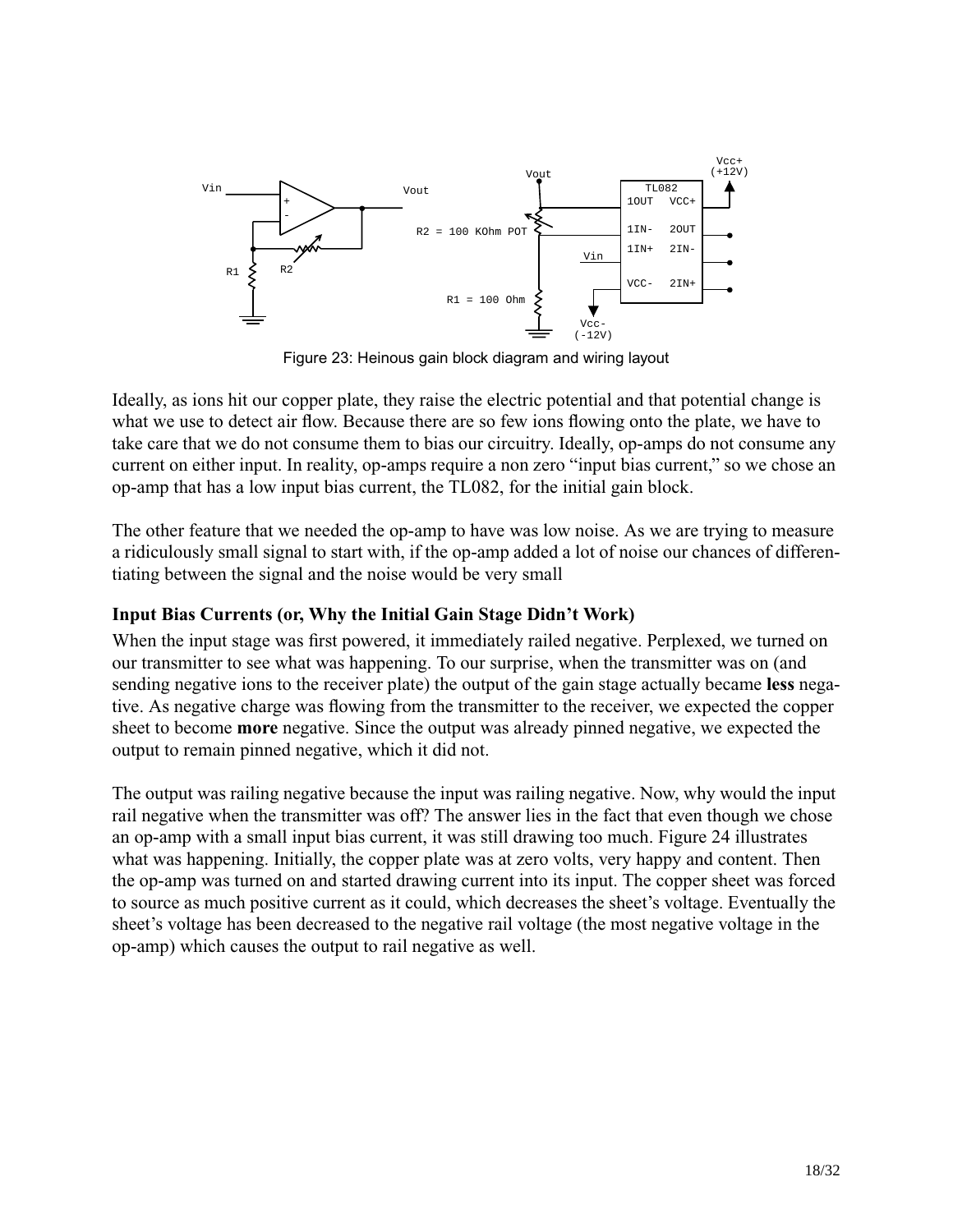

Figure 24: Why op-amp input bias currents matter

When the transmitter was powered up, it somehow induced positive charge on the copper plate, which raised the voltage on the plate and brought the input voltage up from the negative rail. This also brought the output voltage up from the negative rail. Somehow we needed to be able to supply the op-amp with enough input bias current for it not to rail. One possible source of bias current is the earth: a large resistor inserted between the copper plate and ground. While earth grounding the input provides a source of input bias current, it also attenuates the input signal significantly as the resistor forms a voltage divider with the copper sheet.

#### **Gain stage (Model B)**

Given the problems of not being able to source enough input bias current for our TL082 op-amp, we tried to remedy the situation using LF411 op amps. The LF411 is a newer chip, with what we thought was a smaller input bias current. Figure 25 shows a schematic of the circuit that we built using LF411.

As it turns out, the LF411 requires a larger input bias current at room temperatures than does the TL082. However, building an input stage that used the LF411 was not a total waste: we figured out several things that were important to our final receiver design. First, a gain of 100 was not enough. To have the maximum possible chance of detecting our signal, the initial signal must be immediately gained as much as possible. Gaining the input initially as much as possible means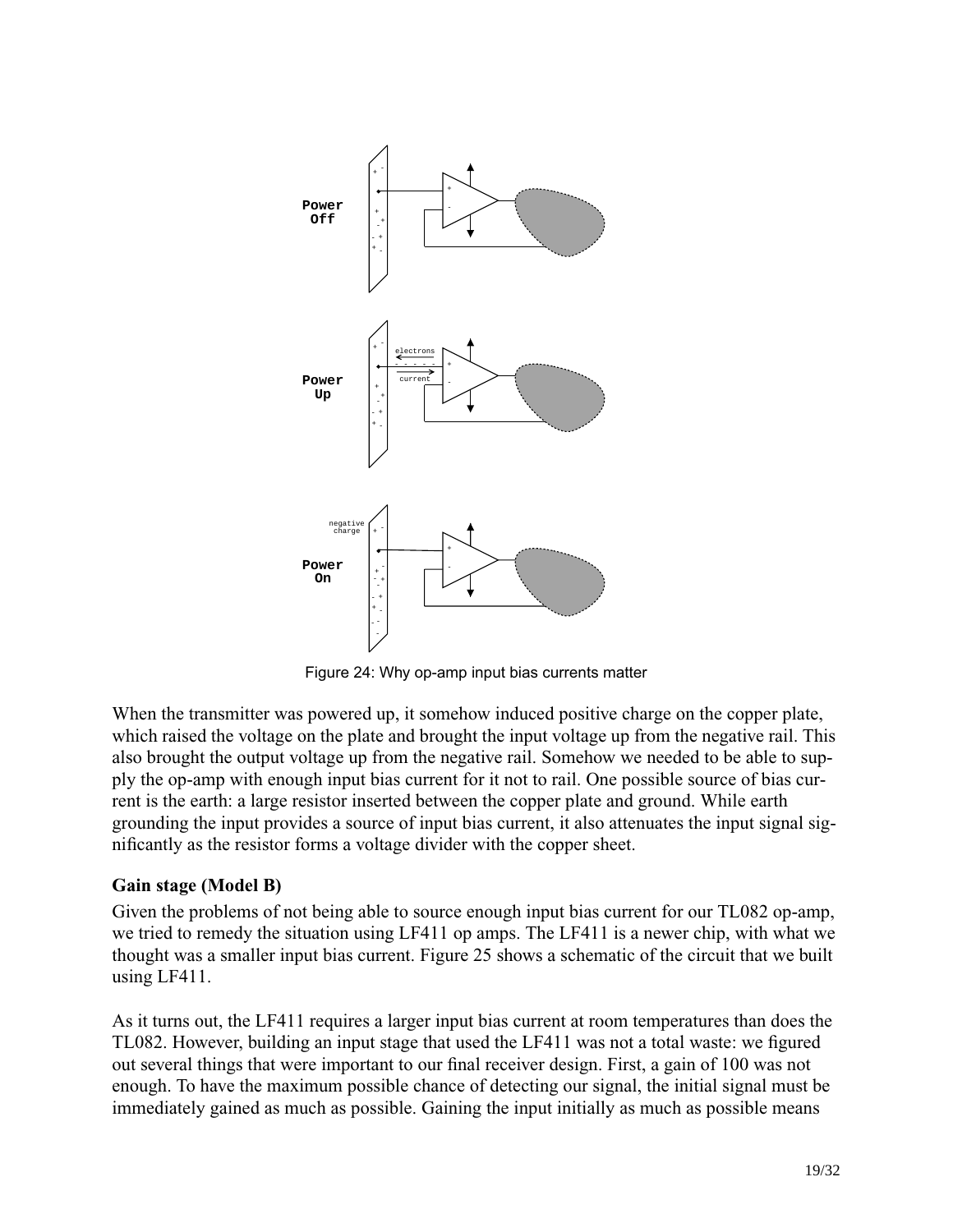being able to turn up the gain so much that the amplified noise almost rails. To enable such a large gain, we ran the output from the first (variable) amplifier through another gain stage with a fixed gain of 100. Cascading gain stages in this way gave us a  $1\times10^4$  gain range.



Figure 25: Second gain stage utilizing LF411 op-amps

#### **Gain stage (Model C)**

We spent some time investigating using an AD549 ultra low input bias current amplifier. It didn't seem to offer any improvement over the TL082 in our informal tests. As the TL082 is a stock part and the AD549 is an expensive speciality one, we decided to stick with the TL082 as the initial input stage. Therefore, our final receiver has the copper sheet connected to a TL082 1-100 variable gain stage. The output of the initial gain stage is passed through a LF411 based stage with gain of 100. In addition, the input of the initial gain stage is connected to the earth via a 2.1 megaohm resistor to supply the needed bias current. Figure 26 shows a schematic of this system.



Figure 26: Schematic of the Model C input stage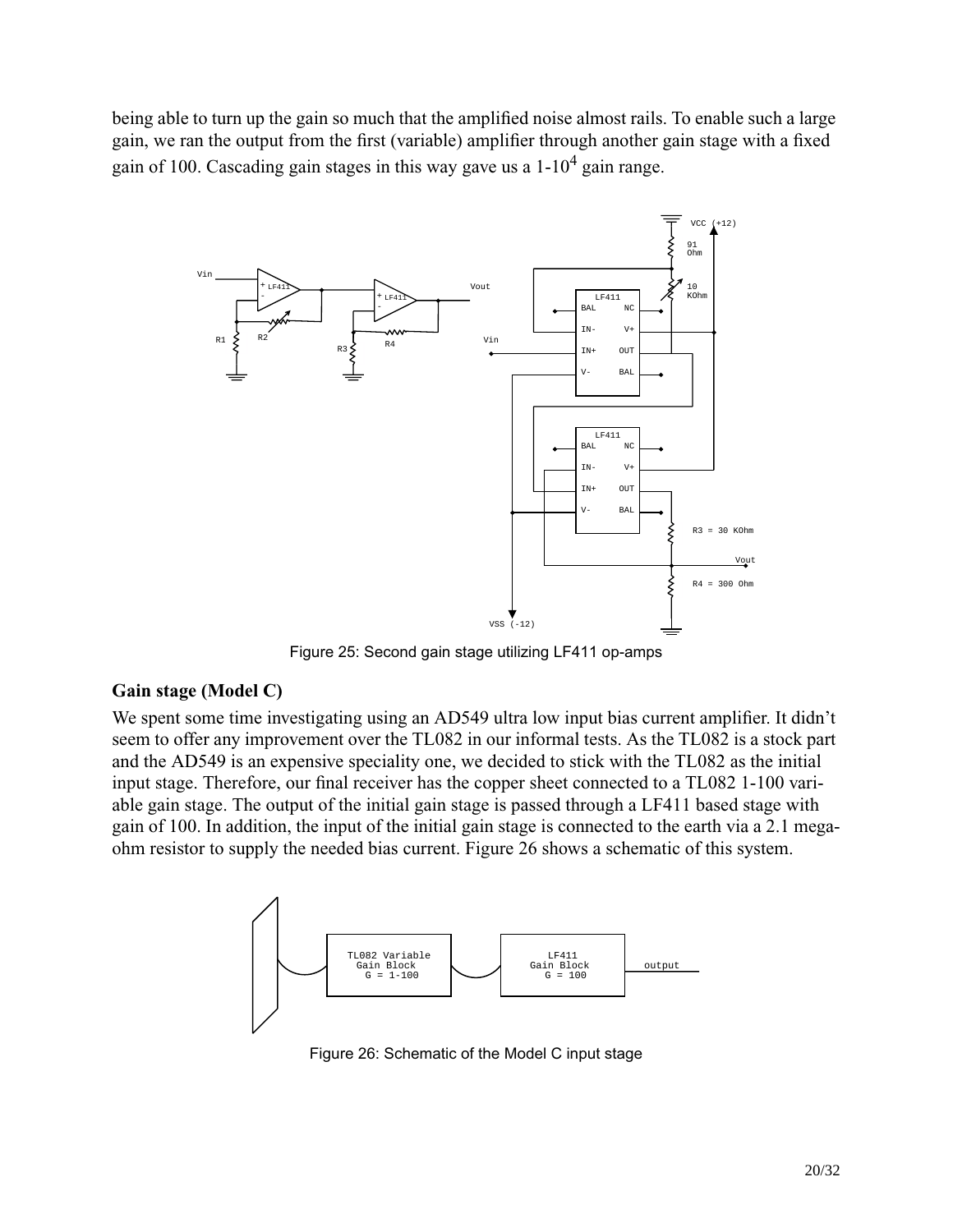#### **Bandpass stage**

So, now we have a wonderful gain stage that amplifies our tiny signals by a huge factor. However, we have also amplified all the noise on the input by the same huge factor, and in particular we have amplified the 60 hertz noise from the electric utility service. We can use our knowledge of the frequency content of our transmitted signal to get rid of most of the noise by using a bandpass filter centered around our transmission frequency. Since our transmission frequency was variable, we wanted the center frequency of the bandpass filter to be variable as well. When we changed the transmission frequency, we wanted to be able to change the center frequency of the bandpass filter as well. There are numerous designs for bandpass filters in circuit books, but the center frequencies of most circuits is controlled by more than one resistor. The circuit in figure 27 has a center frequency controlled by a single resistor, and so by using a potentiometer we made a tunable bandpass filter.



Figure 27: Bandpass block diagram and wiring layout

Note that we do not first bandpass the input from the copper sheet and then send it through a gain stage. Since our bandpass filter attenuates somewhat at its center frequency, if we were to bandpass the original signal we would filter out both the noise and the signal we were interested in.

The following equations govern the center frequency  $(f_r)$ , and the "quality" (Q) value of the bandpass filter (the Q value measures how sharp the frequency response of the filter is). Note that we used a potentiometer for  $R_r$  so that we could change the center frequency easily.

$$
f_r = \frac{0.1125}{RC} \sqrt{1 + \frac{R}{R_r}}
$$

$$
B = \frac{f_r}{Q}
$$

$$
R_r = \frac{R}{2Q^2 - 1}
$$

rearranging, we can also get Q as a function of  $R_r$ 

$$
Q = \sqrt{\frac{\frac{R}{R_r} + 1}{2}}
$$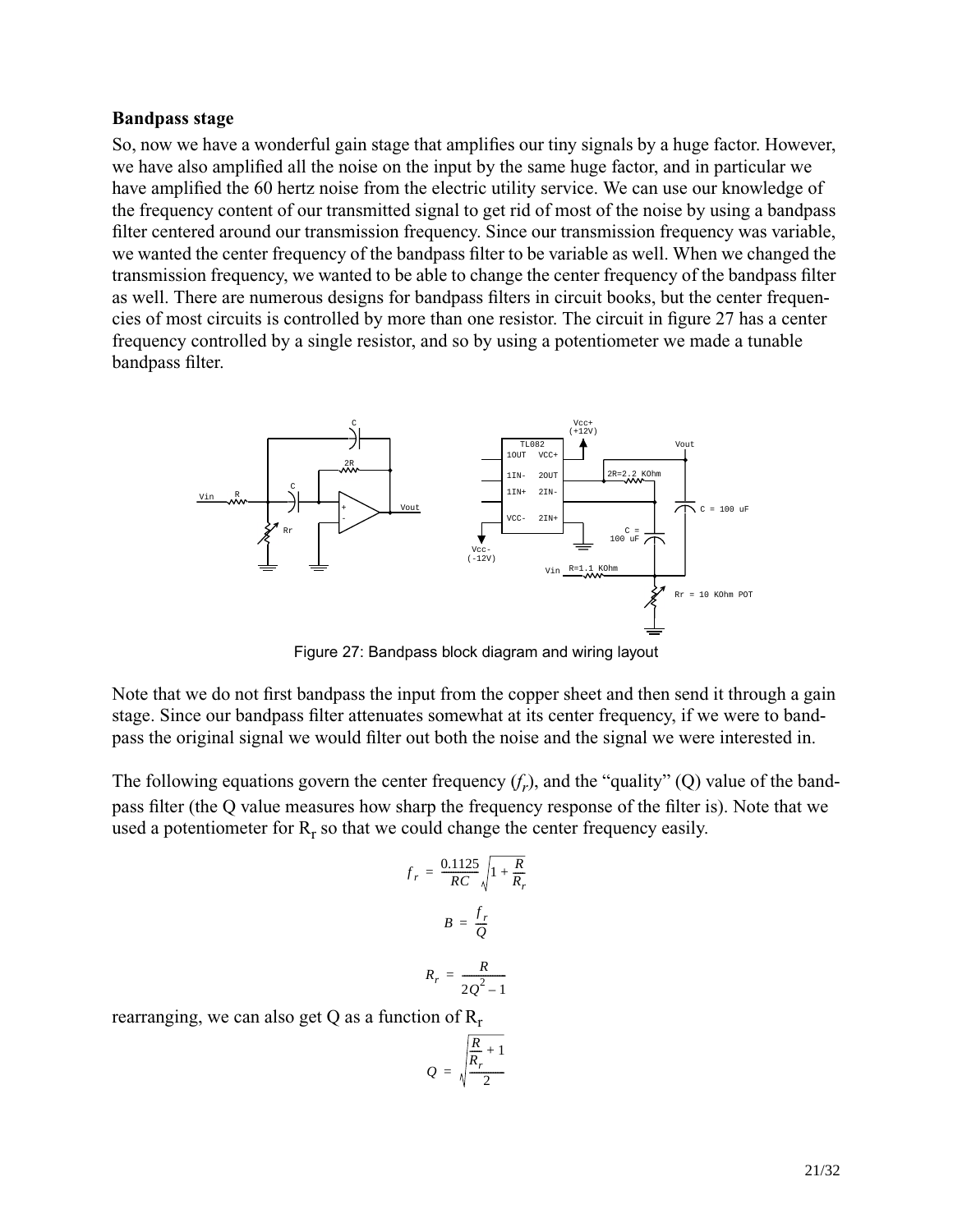#### **Rectifier stage**

.

With the final rectifier and lowpass stages we wanted to output a DC voltage that is proportional to the input signal. Eventually we are going to measure this voltage and use it as the input to the control unit. As the bandpass stage actually removes the DC component of the input signal, we rectify the output of the bandpass stage. Rectifying the signal is equivalent to taking its absolute value. Figure 28 demonstrates the effect of a rectifying several example signals.



Figure 28: Effect of passing simple signals though a full wave rectifier.

There are two general classes of rectifiers. Passive rectifiers only require a network of diodes, but because diodes induce a voltage drop across them using a passive rectifier means that you lose part of your input signal to the diode drop. There are also precision or active rectifiers which use op-amp feedback to get remove the diode drop. Half-wave rectifiers do not invert negative inputs, they simply output zero volts. Full wave rectifiers, on the other hand, invert negative input signals. If we were to use only a half-wave rectifier, we would be throwing out half of our signal. Therefore, we chose to use the standard, full-wave, precision rectifier circuit found in Horowitz and Hill and shown in figure 29.



Figure 29: Circuit and wiring diagram for full wave precision rectifier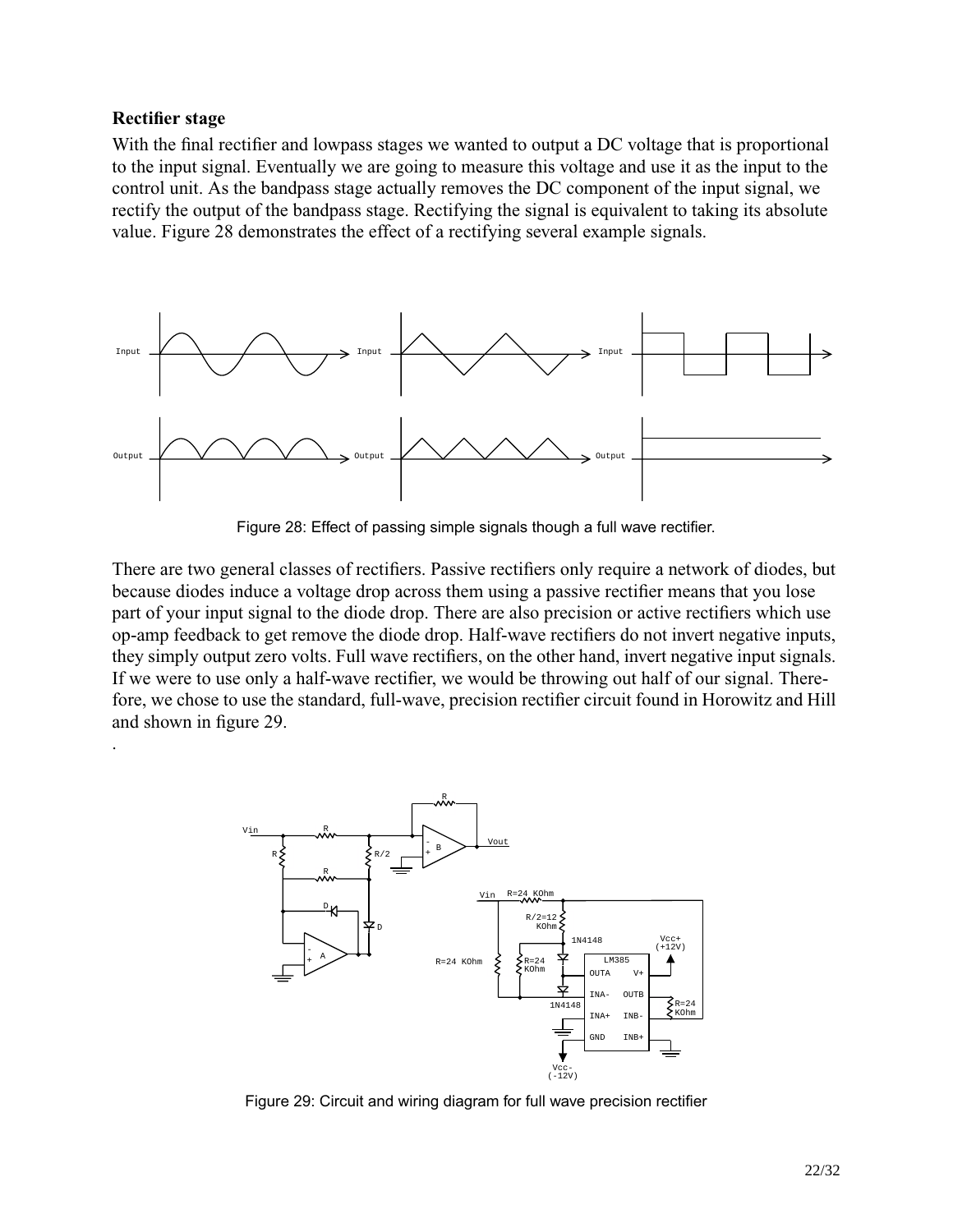#### **Low Pass Stage**

We eventually want our receiver to output a single voltage level proportional to the input signal's strength. This single voltage level will then be read by the central control unit and correlated with airflow. A logical way to measure the "strength" of the rectified signal is by measuring its mean. In signal parlance this means measuring its DC value which can be done easily with a lowpass filter. Just as there are 101 ways to build a band-pass filter, there are equivalently many ways to build a low pass filter. The simplest is a passive RC circuit with the appropriate time constant as shown in figure 30.



Figure 30: Circuit and wiring diagram for simple passive low pass filter

How does one determine the "appropriate" time constant? The first thing to do is to look at the frequency content of the signal that we are interested in. We know that we are sending a signal from the transmitter at approximately one hertz. Therefore, we expect that the frequency content of the signal will look something like that shown in figure 31.



Figure 31: Stylized frequency content of a 1 Hertz square wave and desired low pass response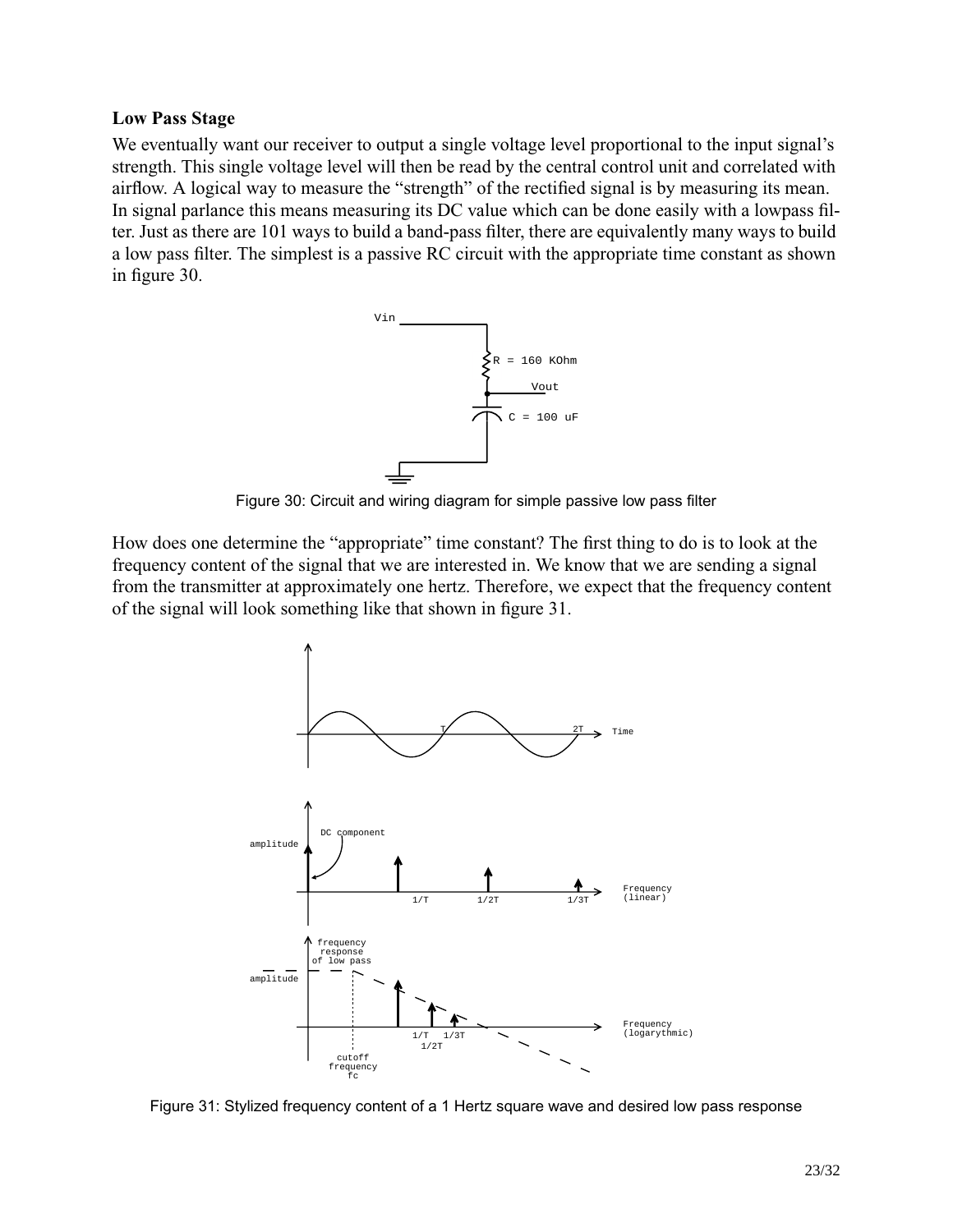We know that the cutoff frequency  $w_c$  (in radians per second) for an RC circuit is given by 1/RC. Remembering that frequency *f* in Hertz (cycles per second) is given by

$$
\omega = 2\pi f
$$

We see that the cutoff frequency for the low pass filter is equal to

$$
f_c = \frac{1}{2\pi RC}
$$

We chose to attenuate all of the frequencies except the DC component by at least 40 decibels (e.g. a factor of 100) so we designed our cutoff frequency to be 0.01 Hertz. We chose a 100 microfarad capacitor (because we had a lot of them), which implied that we should use a resistor with value 159155 ohms (and had a 160 kilo-ohm resistor). It is important to note that the RC time constant of the lowpass filter is 16 seconds, so one has to wait for around 30 seconds for the output to stabilize after making any input changes.

# **Experimental Results**

#### **Initial Receiver -- Basic Results**

Our first measurements were made with the initial receiver (which means that they were really made using the differential probe). The initial measurements helped to characterized ion flow and convinced us that making a more complicated receiver was worthwhile.

One property that we measured was how the receiver response varies as a function of frequency. To measure the frequency response, we simply set the receiver 1 foot away from the transmitter, varied the period of the transmitter and recorded peak to peak voltage we saw at the receiver. Remembering that period is the inverse of the frequency, figure 32 shows that as the period was increased (frequency decreased) the peak to peak voltage response at the receiver increased.



Figure 32: Magnitude versus period, 1 foot distance

A larger response at lower frequencies is not surprising. If the response at the receiver measures ion flow, the longer you leave the transmitter on, the more ions should build up on the copper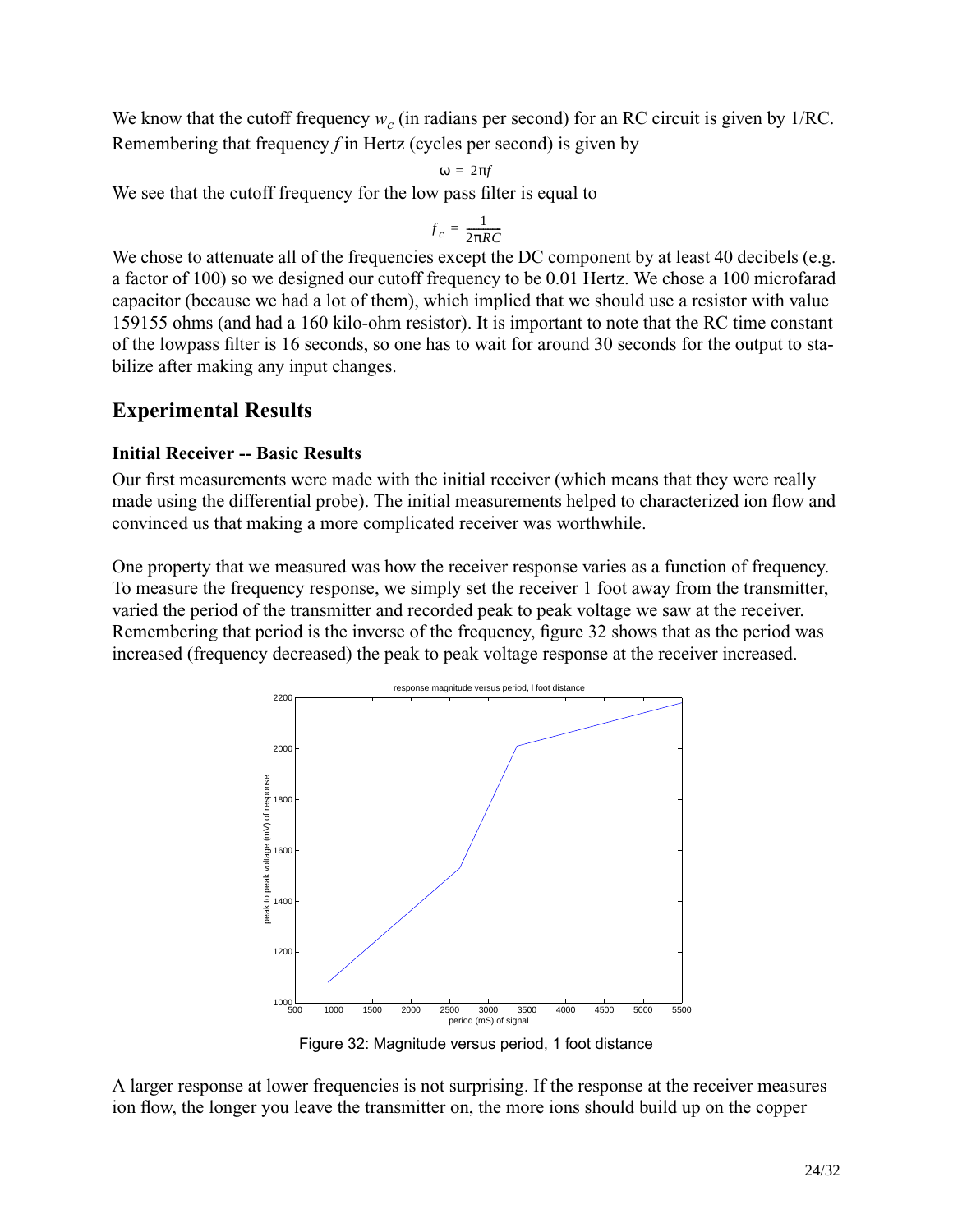sheet, and therefore a greater voltage would be measured. We chose to use a period of 3.3 seconds for the remaining tests.

To test if the voltage on the receiver is a function of airflow (instead of some capacitance) we set the transmitter 2 feet away from the receiver and varied its speed. By varying the fan's speed we were varying the airflow from the transmitter to the receiver. The experiment was conducted twice with two different transmitter periods, as illustrated in figure 33. As the fan voltage was increased, the peak to peak response of our receiver also increased.



Figure 33: Response versus fan voltage (roughly versus air flow)

One possible criticism of the data in Figure 33 is the method by which we were inducing air to flow from transmitter to receiver. As was discussed above, it could be the case that the receiver is picking up voltages that are attributable to supplying power to the fan and not the airflow caused by the fan. However, when we rotated the fan by ninety degrees (so that it was still powered, but not appreciably affecting airflow from the transmitter to the receiver) the voltage change went away. This leads us to conclude that the changes that we observed were in fact due to changes in airflow.

#### **Initial Receiver -- Distance Measurements**

We expected a negative relationship between distance and received signal strength as we expected ions to reassociate mid-flight. Figure 34 shows the results of our initial range tests -- as we moved the receiver farther and farther away from the transmitter, we can seemingly still detect a difference in received voltage at **20 feet** from the transmitter. However, the measurements in figure 34 were made when we had a dedicated 20 foot system ground wire run between the transmitter and receiver. As described above, we were interested in the receiver's performance when we used earth ground.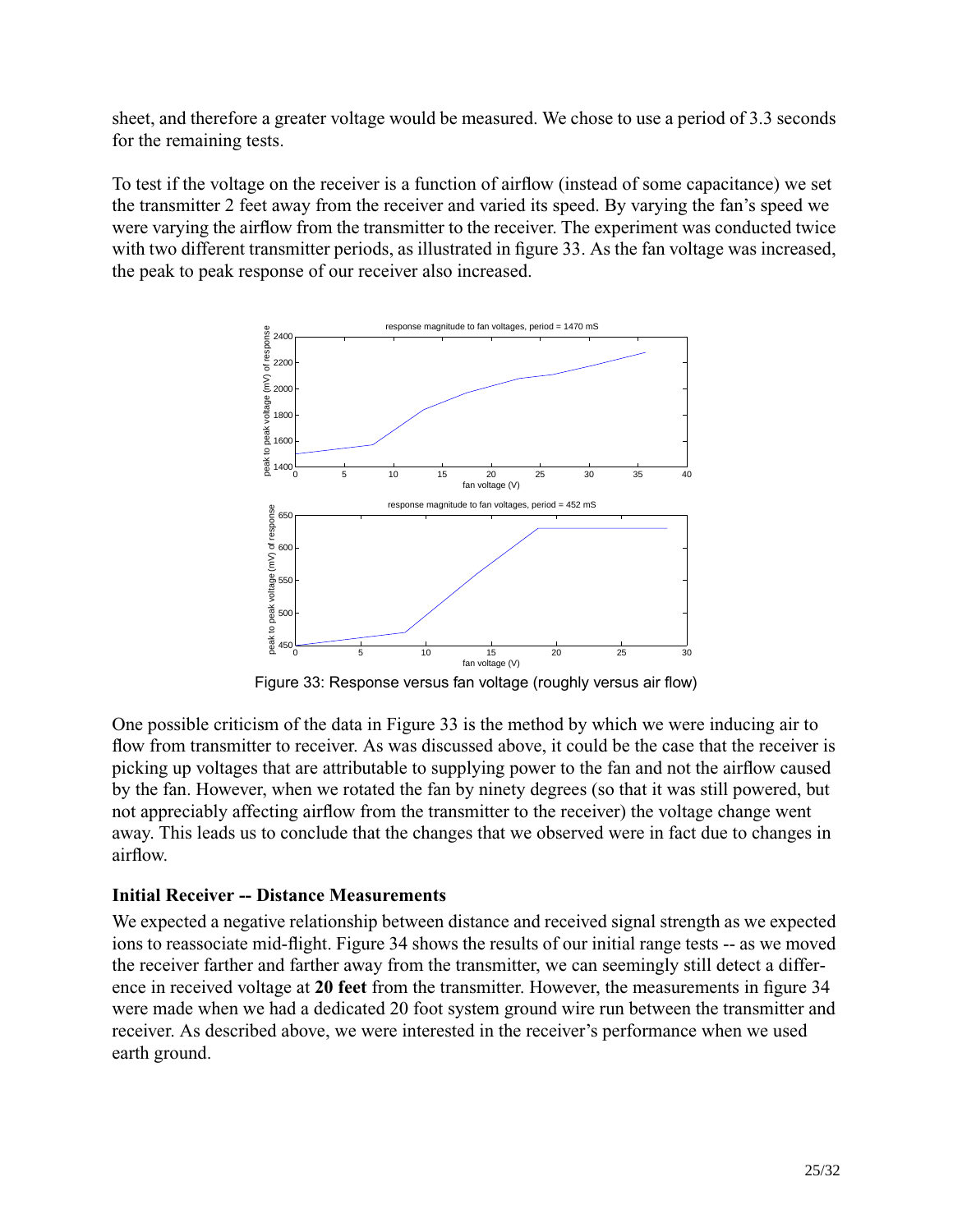

Figure 34: Response magnitude versus distance

We tested the range with both the transmitter and receiver connected to earth ground. Unfortunately, ions have a tendency to go to ground via other paths than the receiver, and the receiver response seems to be some sort of exponentially decreasing relationship based on distance, as figure 35 demonstrates.



Figure 35: Receiver response versus distance with earth ground.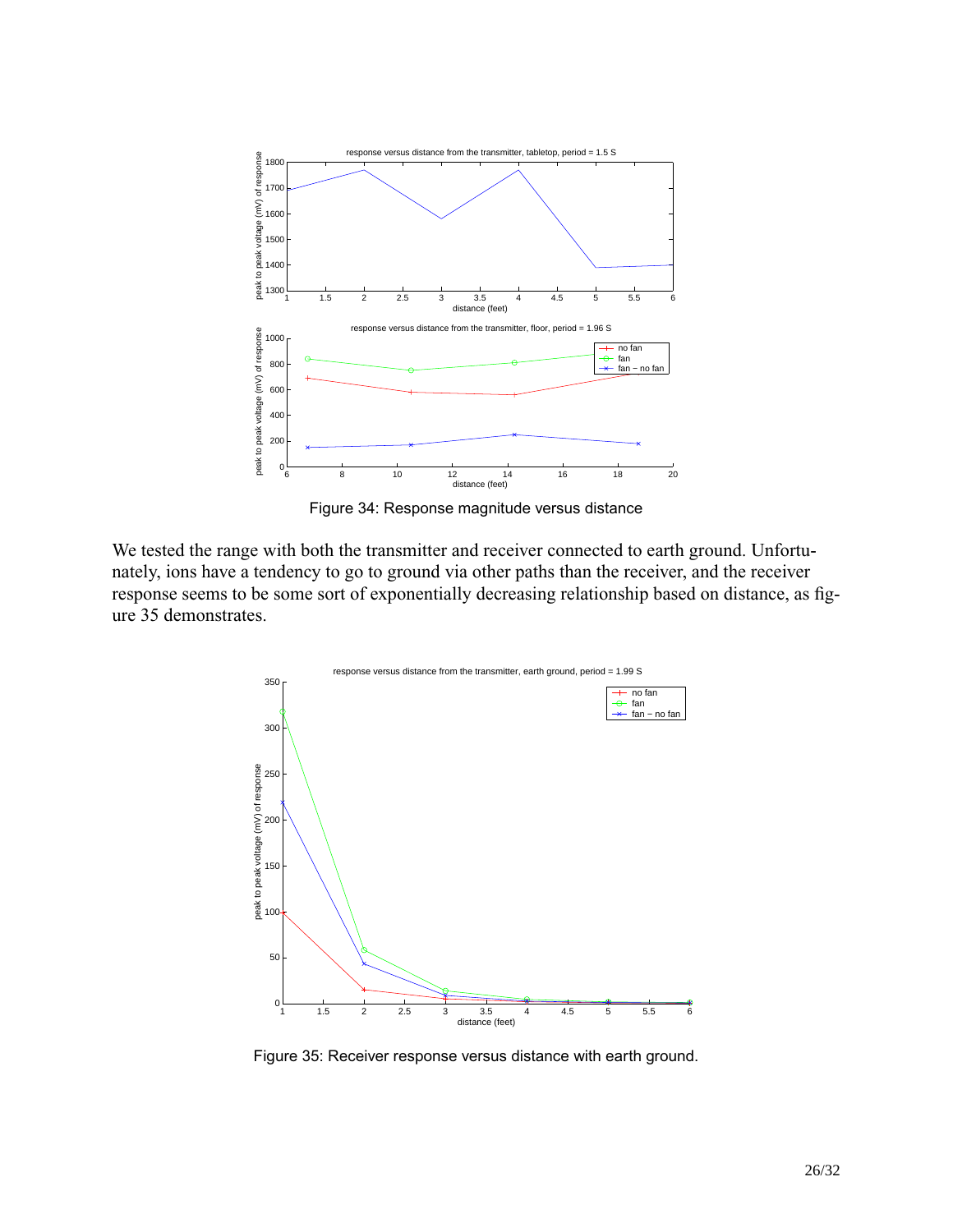#### **Initial Receiver -- Discharges**



Figure 36: Time between discharge phenomena

One interesting phenomenon that we observed with the initial receiver was periodic discharges. While we sat and watched the output of the receiver during the range tests, we saw gigantic downward spikes periodically. It seemed as if something was discharging. We thought that this behavior warranted some additional study, so we measured the time between discharges at various transmitter periods. Figure 36 shows the results from these discharge measurements. It is interesting that the time between discharges increases with the period of the transmitted signal.

# **Receiver Mark II -- Results**

Based on the initial results, the receiver described in this paper was built and tested. Figure 37 shows photographs of the actual setup that we constructed. Both the transmitter and the receiver were mounted on wheeled carts which were could be pushed around the laboratory. The small DC fan from previous experiments was not powerful enough to noticeable affect air flow at longer distances, so we used a large industrial fan (a GE "portable fan", cat no. F13P4: 30 Amps at 110-120 Volts) which was more than capable of generating sufficient air flow on its "low" setting. Turning it any higher resulted in the copper sheet deforming too much (think fluttering flag).

Note: Distances were measured in units of the number of floor tiles between the transmitter and the receiver purely for convenience. Each tile is exactly nine inches square, so we multiplied by 0.75 to convert tiles to feet.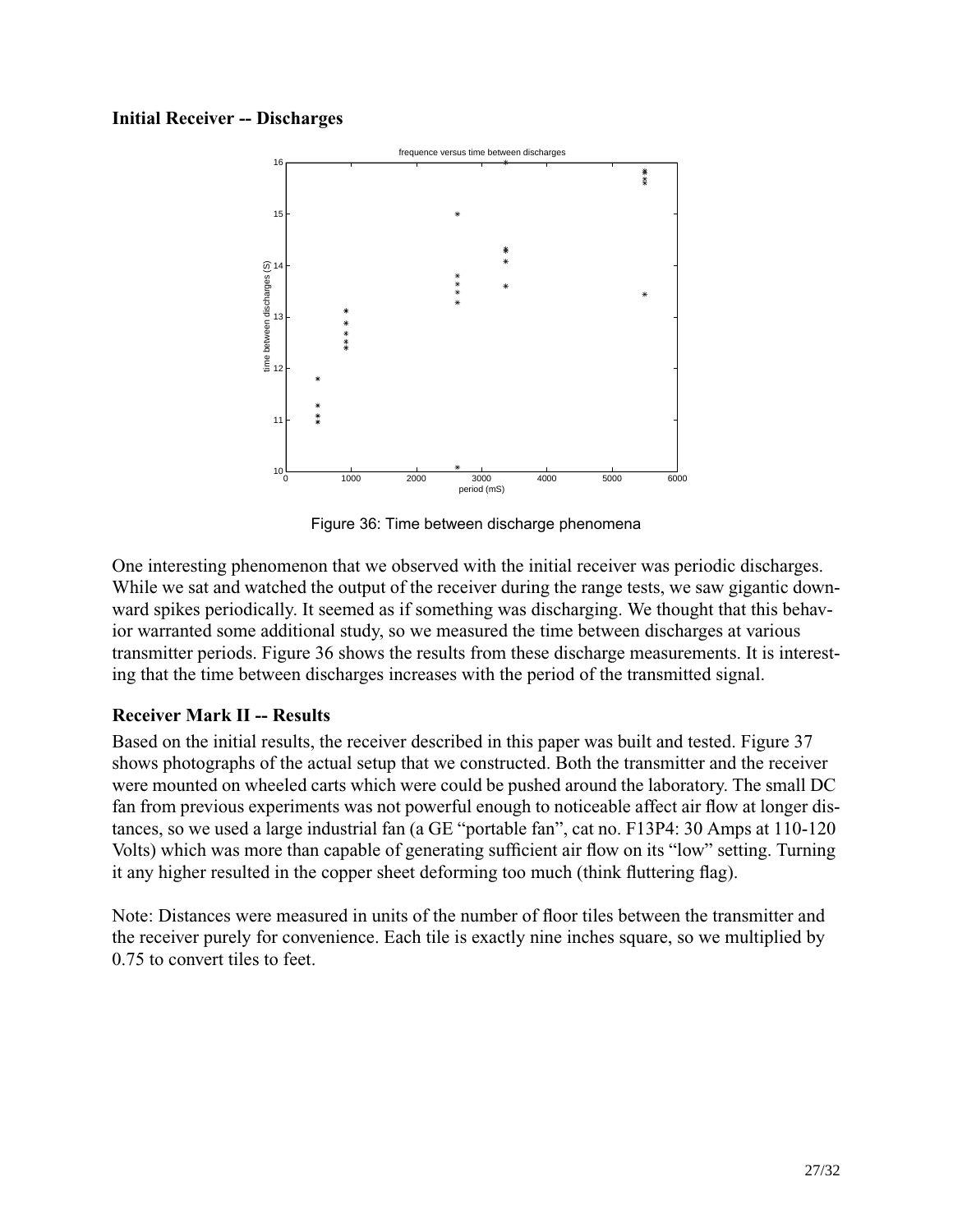

Figure 37: Pictures of the transmitter (left) and receiver (right) setups

# **Receiver Mark II -- Measurement Methodology**

We measured the output of the final lowpass filter in the receiver with a portable digital oscilliscope. Figure 38 is a plot of the input voltage into the receiver. The large waves are 60 hertz power line noise. The size of **this** noise is what fundamentally limits the maximum gain of the initial receiver stage. To perform our maximum distance tests, we set the gain of the initial gain stage as large as possible without causing the 60 hertz noise to rail.



Figure 38: Graph of the input to the receiver at a distance of 11.75 feet

We were primarily interested in two measurements: 1. the voltage coming out of the receiver when the transmitter is on and the fan is off, and 2. the voltage coming out of the receiver when the transmitter is on and the fan is on. If our receiver actually measures airflow using ions, we expect to see a higher voltage when the fan is **on** compared to when the fan is **off**. However, we wanted to make sure that the difference in voltage was due to an increased ionic current, and not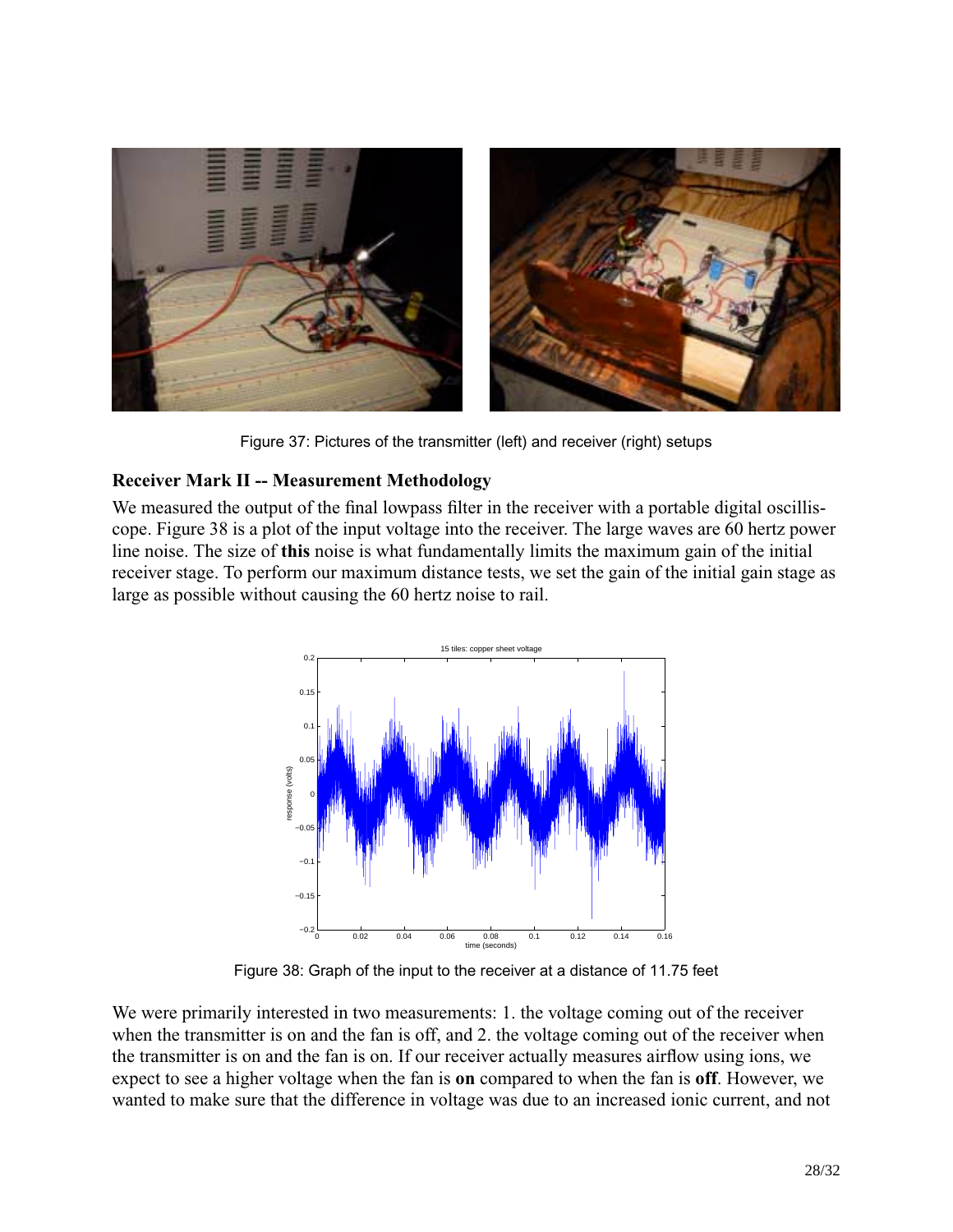due to the copper sheet waving about due to the wind (which it did). We set up the receiver and transmitter six feet apart and checked the response of the receiver with the transmitter on and the fan off, with the transmitter off and the fan off, and with the transmitter on and the fan on. As figure 39 demonstrates, only when the transmitter is on does the receiver response increase due to airflow. Therefore, we conclude that we are indeed measuring the air flow using our airborne ions.



Figure 39: Controlling for the effects of airflow.

#### **Receiver Mark II -- Distance Tests**

The primary concern of this AUP is determining the distance at which airflow can be measured. With the receiver mounted on a movable cart, the receiver response was measured at several distances to determine the range of the receiver. Figure 40 shows the results of these measurements.

The response at 6 feet is quite large. Turning on the fan increases the steady state response of the receiver by almost two volts, certainly a strong indication that we are detecting airflow. The cart was then positioned at 10.5 feet away from the transmitter and the response of the receiver was tested again. The response is only slightly larger when the fan is on compared to when it is off, and the difference is roughly the same size as the variance. The 11.25 foot graphs purports to show a larger difference in signals than does the 10.5 data, but that is most probably a measurement error as described below.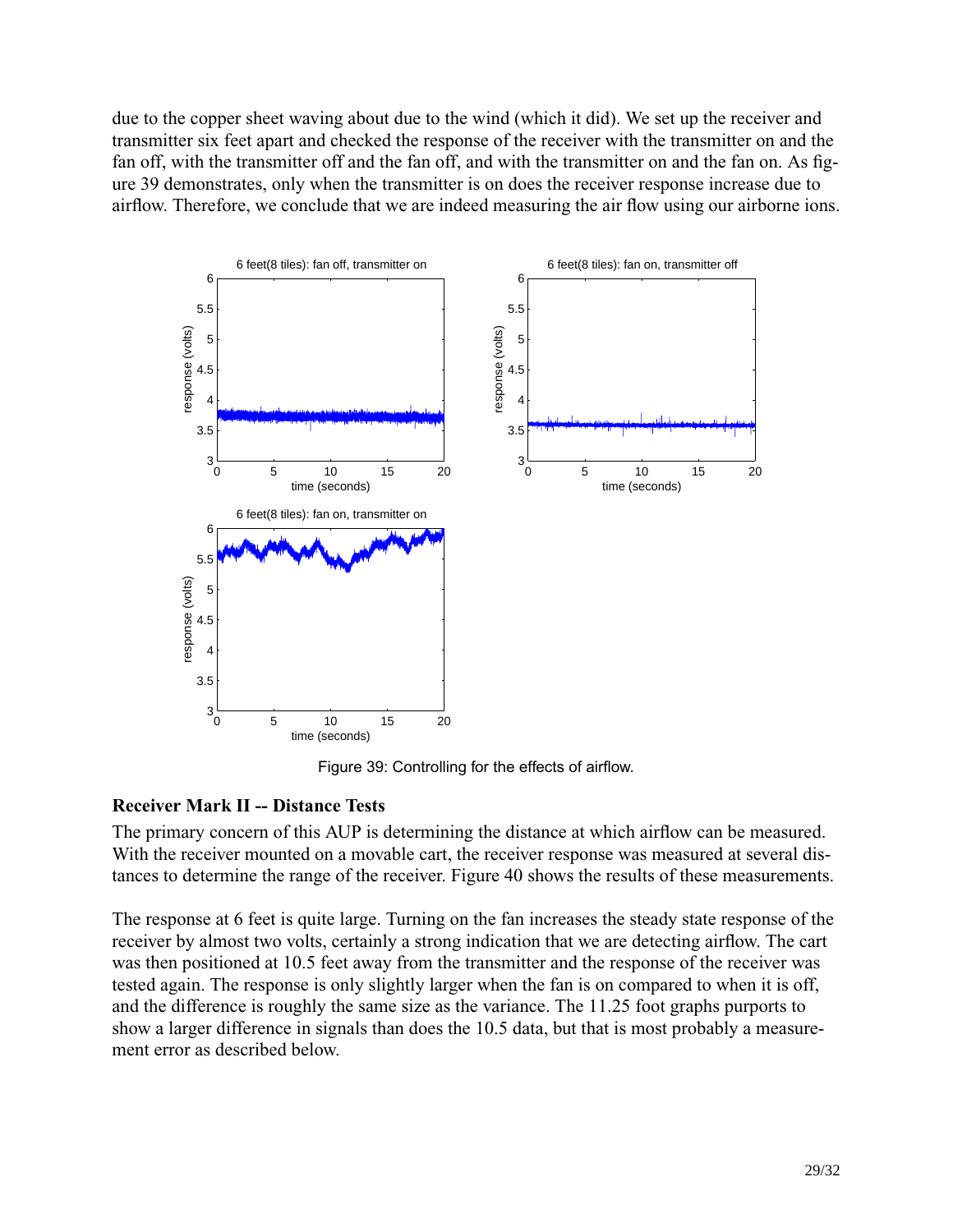

Figure 40: Receiver response at 6, 10.5 and 11.25 feet from the transmitter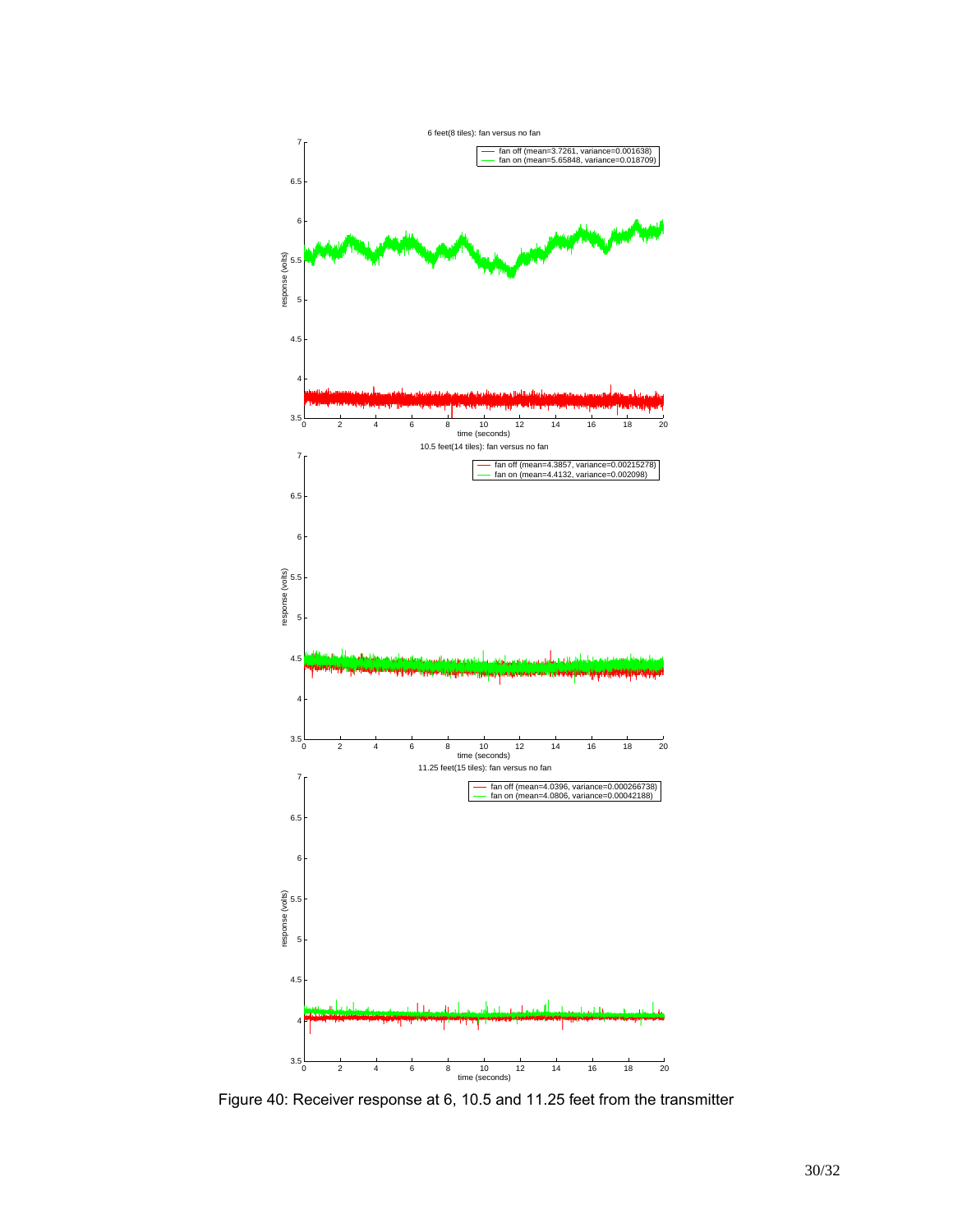The data from 11.25 feet seems to suggest that the difference in response got larger when the receiver was moved from 10.5 to 11.15 feet from the transmitter. This difference is primarily due to the initial four seconds of the fan response where it is above the no fan response. This initial four seconds is the tail end of the receiver settling out to its steady state value. After we changed the setup, we had to wait for the response to settle down before we took the measurement. We did not wait long enough for the receiver to settle when we took data at 11.25 feet with the fan on, and thus our data is slightly flawed. The reason that the response needed to settle is interesting, and it is described below.

# **Receiver Mark II -- Measuring Proximity Movement**

The response of the receiver has a large time constant because charging or discharging the output capacitor takes a long time. However, when movement occurred near the copper plate, the receiver response increased very rapidly.

Figure 41 demonstrates the effect that movement has on the output of the receiver. The sharp spikes in response represent motion occurring near the receiver. In the graph on the left, the first peak corresponds to someone sitting close to the receiver and standing up suddenly. The second peak is due to an arm reaching out to save the wave form on the oscilloscope. In the graph on the right, we can see three peaks. The first was caused by standing up, the second by reaching for the oscilloscope and the third by sitting back down.



# **Conclusion**

We have analyzed several properties of airborne ions when they are used for airflow measurement, and we have described a receiver that is capable of detecting changes in airflow at ranges of up to 10.5 feet. A more sophisticated initial gain stage might be able to obtain another factor of two performance improvement from the receiver. While a range closer to 50 feet would be instantly usable, 10-20 feet could still yield a realizable airflow measurement system.

The exponential drop off in received signal versus distance implies that there are significant engineering hurdles to accomplish before a commercial product can be brought to market. However,